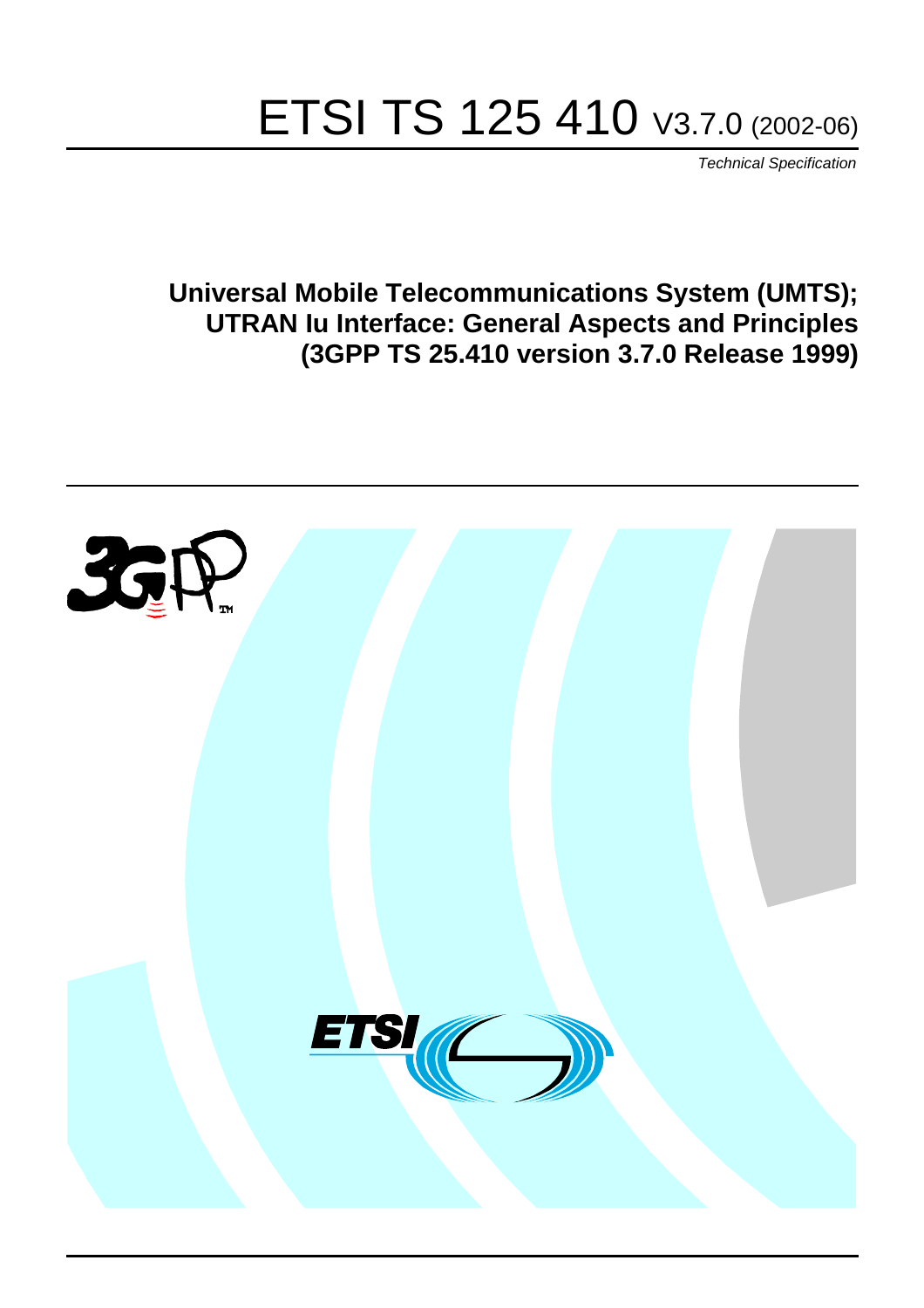Reference RTS/TSGR-0325410v370

> Keywords UMTS

#### **ETSI**

#### 650 Route des Lucioles F-06921 Sophia Antipolis Cedex - FRANCE

Tel.: +33 4 92 94 42 00 Fax: +33 4 93 65 47 16

Siret N° 348 623 562 00017 - NAF 742 C Association à but non lucratif enregistrée à la Sous-Préfecture de Grasse (06) N° 7803/88

#### **Important notice**

Individual copies of the present document can be downloaded from: [http://www.etsi.org](http://www.etsi.org/)

The present document may be made available in more than one electronic version or in print. In any case of existing or perceived difference in contents between such versions, the reference version is the Portable Document Format (PDF). In case of dispute, the reference shall be the printing on ETSI printers of the PDF version kept on a specific network drive within ETSI Secretariat.

Users of the present document should be aware that the document may be subject to revision or change of status. Information on the current status of this and other ETSI documents is available at <http://portal.etsi.org/tb/status/status.asp>

> If you find errors in the present document, send your comment to: [editor@etsi.fr](mailto:editor@etsi.fr)

#### **Copyright Notification**

No part may be reproduced except as authorized by written permission. The copyright and the foregoing restriction extend to reproduction in all media.

> © European Telecommunications Standards Institute 2002. All rights reserved.

**DECT**TM, **PLUGTESTS**TM and **UMTS**TM are Trade Marks of ETSI registered for the benefit of its Members. **TIPHON**TM and the **TIPHON logo** are Trade Marks currently being registered by ETSI for the benefit of its Members. **3GPP**TM is a Trade Mark of ETSI registered for the benefit of its Members and of the 3GPP Organizational Partners.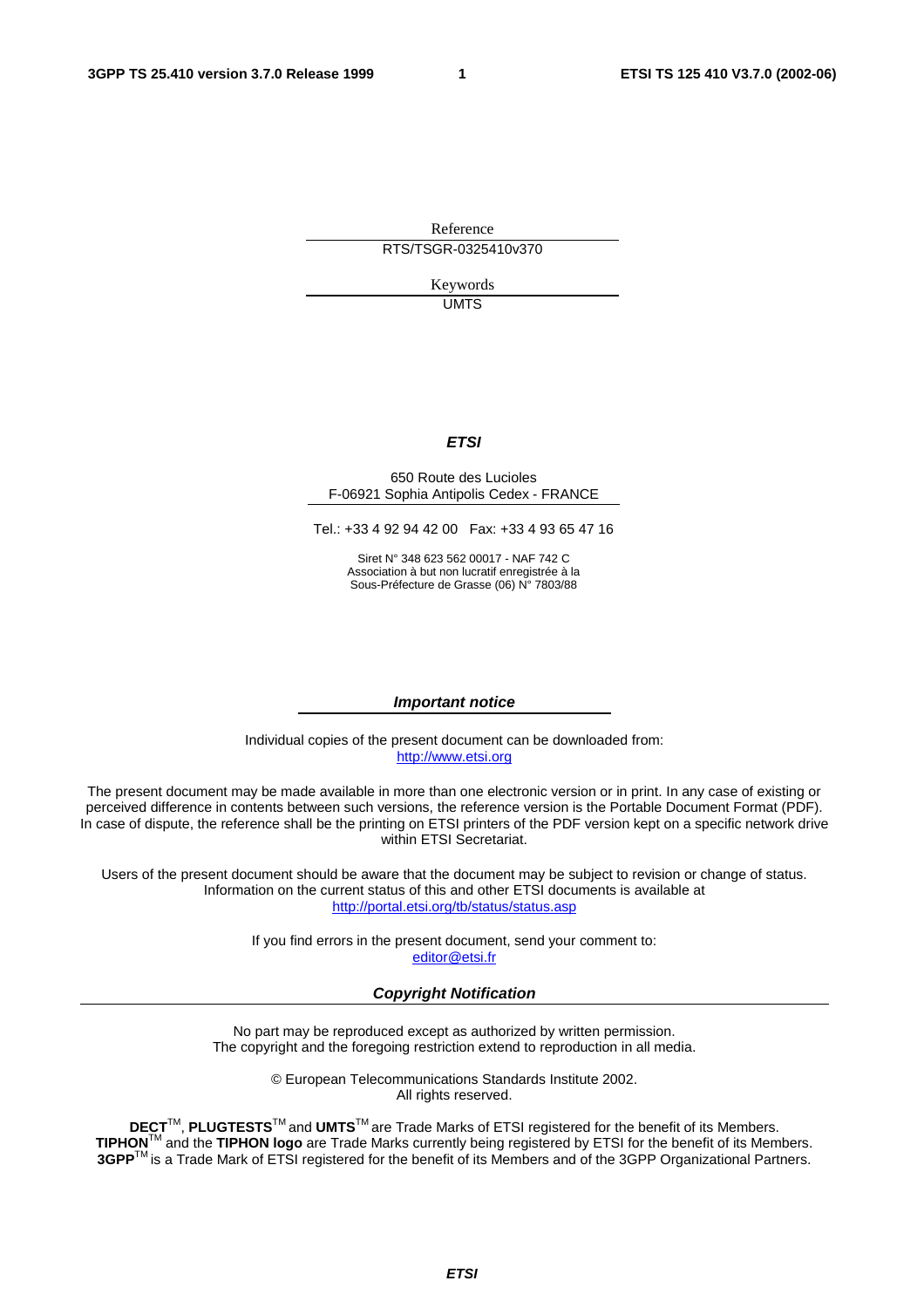# Intellectual Property Rights

IPRs essential or potentially essential to the present document may have been declared to ETSI. The information pertaining to these essential IPRs, if any, is publicly available for **ETSI members and non-members**, and can be found in ETSI SR 000 314: *"Intellectual Property Rights (IPRs); Essential, or potentially Essential, IPRs notified to ETSI in respect of ETSI standards"*, which is available from the ETSI Secretariat. Latest updates are available on the ETSI Web server ([http://webapp.etsi.org/IPR/home.asp\)](http://webapp.etsi.org/IPR/home.asp).

Pursuant to the ETSI IPR Policy, no investigation, including IPR searches, has been carried out by ETSI. No guarantee can be given as to the existence of other IPRs not referenced in ETSI SR 000 314 (or the updates on the ETSI Web server) which are, or may be, or may become, essential to the present document.

# Foreword

This Technical Specification (TS) has been produced by ETSI 3rd Generation Partnership Project (3GPP).

The present document may refer to technical specifications or reports using their 3GPP identities, UMTS identities or GSM identities. These should be interpreted as being references to the corresponding ETSI deliverables.

The cross reference between GSM, UMTS, 3GPP and ETSI identities can be found under [www.etsi.org/key](http://www.etsi.org/key) .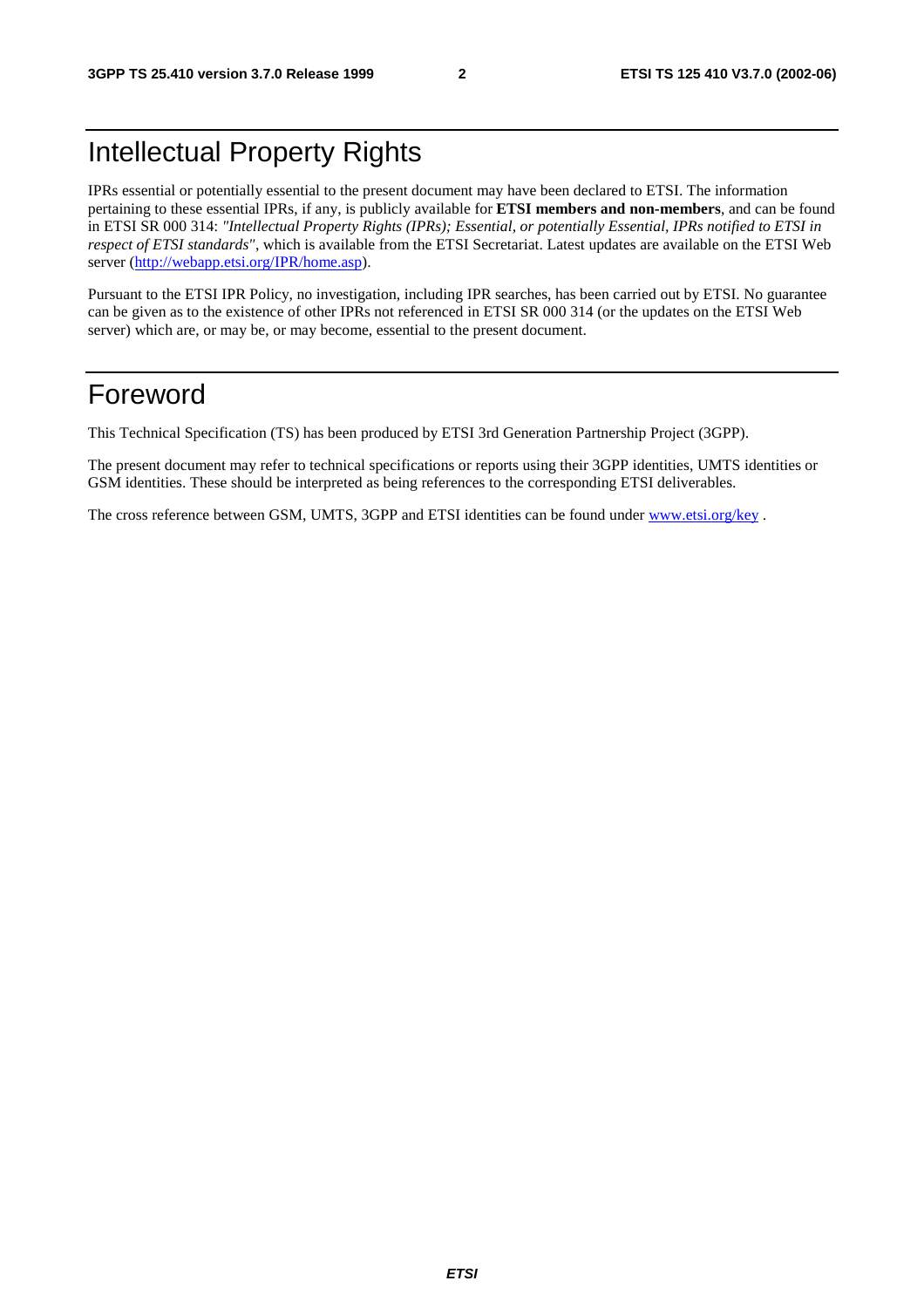$\mathbf{3}$ 

# Contents

| 1            |  |  |  |  |
|--------------|--|--|--|--|
| 2            |  |  |  |  |
| 3            |  |  |  |  |
| 3.1          |  |  |  |  |
| 3.2<br>3.3   |  |  |  |  |
|              |  |  |  |  |
| 4            |  |  |  |  |
| 4.1          |  |  |  |  |
| 4.1.1        |  |  |  |  |
| 4.1.2        |  |  |  |  |
| 4.2          |  |  |  |  |
| 4.3<br>4.4   |  |  |  |  |
| 4.5          |  |  |  |  |
| 4.5.1        |  |  |  |  |
| 4.5.1.1      |  |  |  |  |
| 4.5.1.1.1    |  |  |  |  |
| 4.5.1.1.2    |  |  |  |  |
| 4.5.1.1.3    |  |  |  |  |
| 4.5.1.1.4    |  |  |  |  |
| 4.5.1.2      |  |  |  |  |
| 4.5.2        |  |  |  |  |
| 4.5.2.1      |  |  |  |  |
| 4.5.2.2      |  |  |  |  |
| 4.5.3        |  |  |  |  |
| 5            |  |  |  |  |
| 5.1          |  |  |  |  |
| 5.2          |  |  |  |  |
| 5.2.1        |  |  |  |  |
| 5.2.2        |  |  |  |  |
| 5.2.3        |  |  |  |  |
| 5.2.4        |  |  |  |  |
| 5.3          |  |  |  |  |
| 5.3.1        |  |  |  |  |
| 5.3.2<br>5.4 |  |  |  |  |
| 5.4.1        |  |  |  |  |
| 5.4.2        |  |  |  |  |
| 5.4.3        |  |  |  |  |
| 5.4.4        |  |  |  |  |
| 5.4.5        |  |  |  |  |
| 5.4.6        |  |  |  |  |
| 5.4.7        |  |  |  |  |
| 5.5          |  |  |  |  |
| 5.5.1        |  |  |  |  |
| 5.5.2        |  |  |  |  |
| 5.6          |  |  |  |  |
| 5.6.1        |  |  |  |  |
| 5.6.2        |  |  |  |  |
| 5.6.2.1      |  |  |  |  |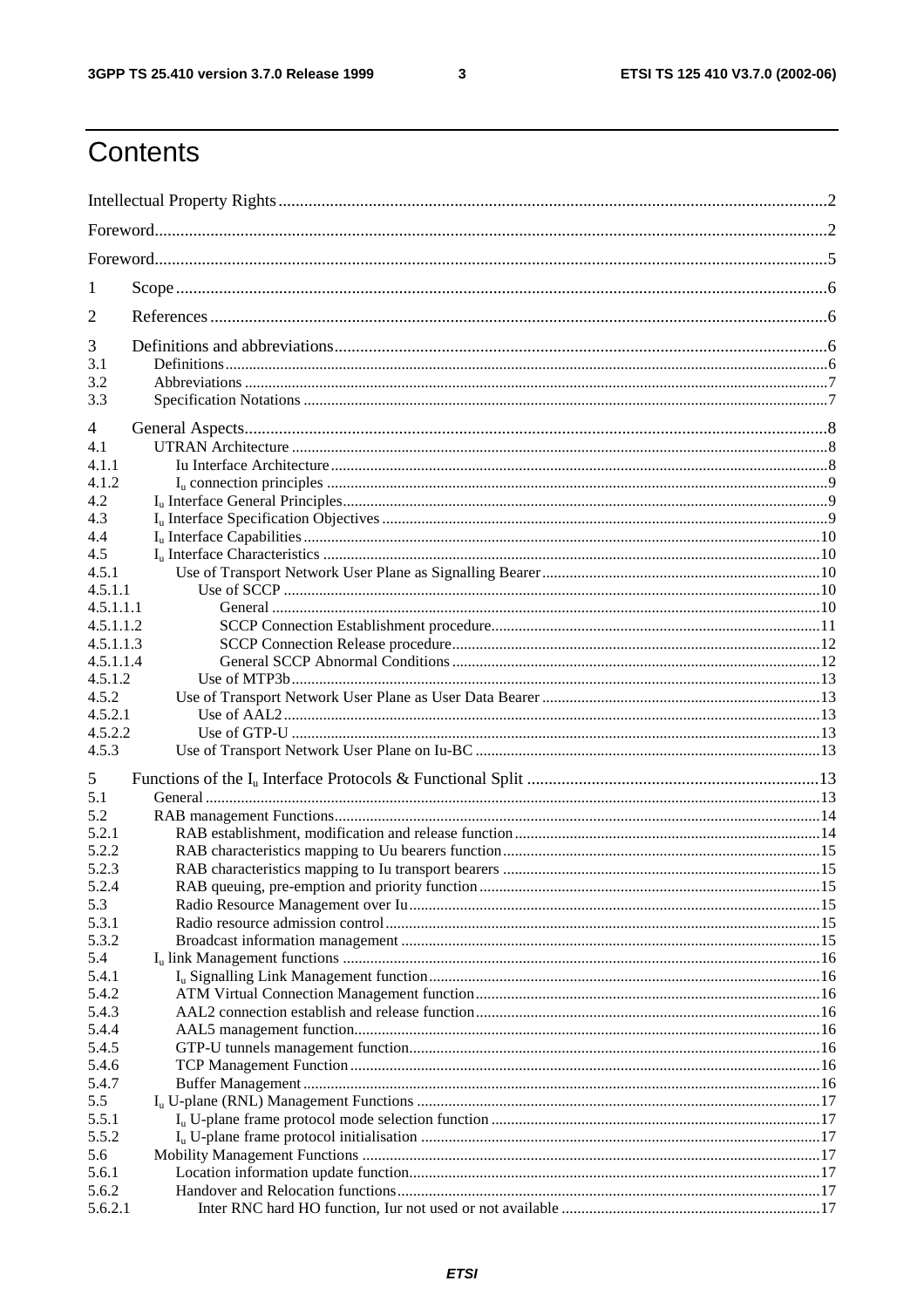#### $\overline{\mathbf{4}}$

| 5.6.2.2 |                               |  |  |  |
|---------|-------------------------------|--|--|--|
| 5.6.2.3 |                               |  |  |  |
| 5.6.2A  |                               |  |  |  |
| 5.6.3   |                               |  |  |  |
| 5.7     |                               |  |  |  |
| 5.7.1   |                               |  |  |  |
| 5.7.1.1 |                               |  |  |  |
| 5.7.1.2 |                               |  |  |  |
| 5.7.2   |                               |  |  |  |
| 5.7.2.1 |                               |  |  |  |
| 5.7.2.2 |                               |  |  |  |
| 5.8     |                               |  |  |  |
| 5.8.1   |                               |  |  |  |
| 5.8.2   |                               |  |  |  |
| 5.8.3   |                               |  |  |  |
| 5.8.4   |                               |  |  |  |
| 5.9     |                               |  |  |  |
| 5.9.1   |                               |  |  |  |
| 6       |                               |  |  |  |
| 6.1     |                               |  |  |  |
| 6.2     |                               |  |  |  |
| 6.3     |                               |  |  |  |
| 6.4     |                               |  |  |  |
| 7       |                               |  |  |  |
| 7.1     |                               |  |  |  |
| 7.2     |                               |  |  |  |
| 7.3     |                               |  |  |  |
| 7.4     |                               |  |  |  |
| 7.5     |                               |  |  |  |
| 7.6     |                               |  |  |  |
| 7.7     |                               |  |  |  |
|         | <b>Annex A (informative):</b> |  |  |  |
|         |                               |  |  |  |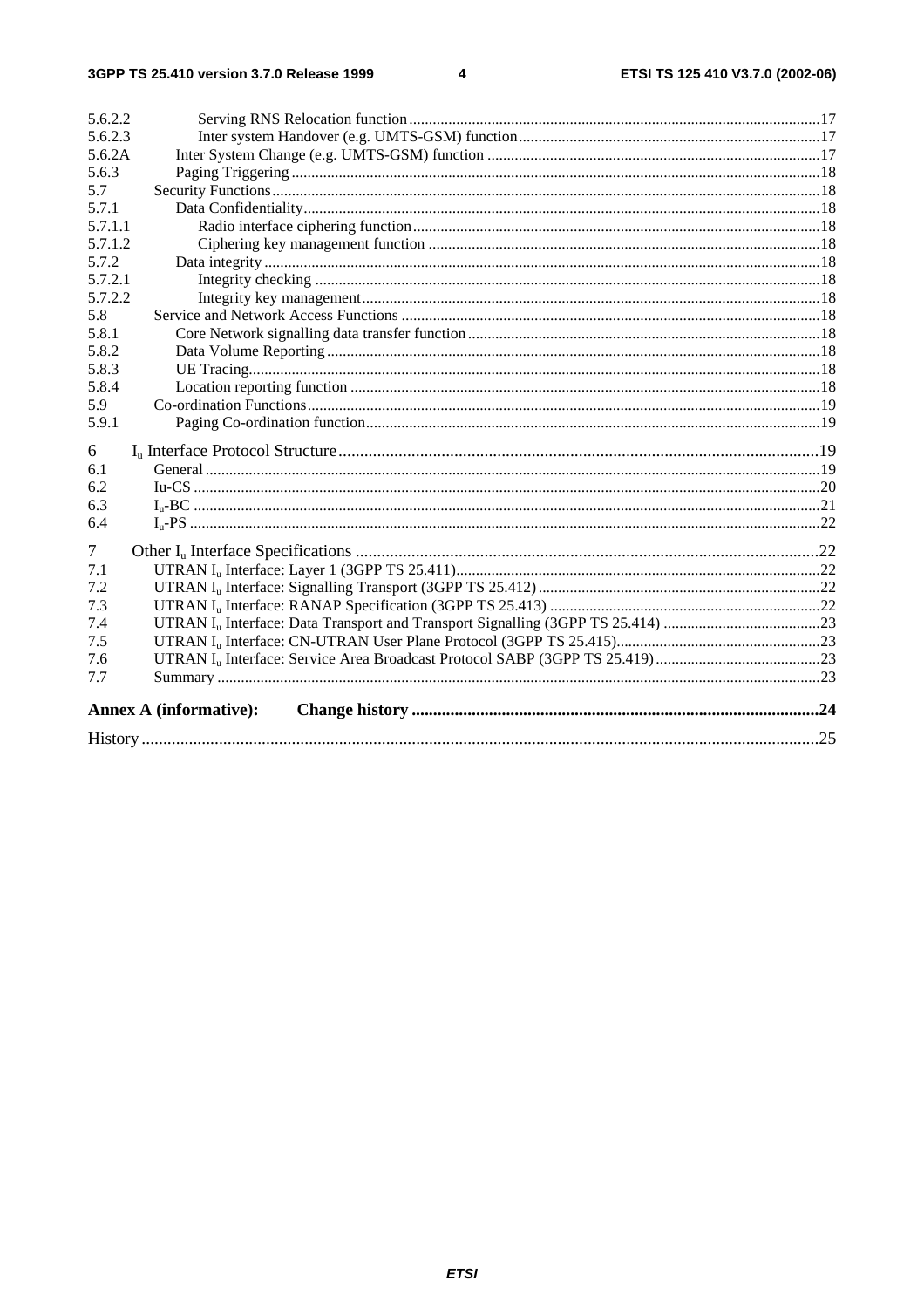# Foreword

This Technical Specification (TS) has been produced by the 3<sup>rd</sup> Generation Partnership Project (3GPP).

The contents of the present document are subject to continuing work within the TSG and may change following formal TSG approval. Should the TSG modify the contents of the present document, it will be re-released by the TSG with an identifying change of release date and an increase in version number as follows:

Version x.y.z

where:

- x the first digit:
	- 1 presented to TSG for information;
	- 2 presented to TSG for approval;
	- 3 or greater indicates TSG approved document under change control.
- y the second digit is incremented for all changes of substance, i.e. technical enhancements, corrections, updates, etc.
- z the third digit is incremented when editorial only changes have been incorporated in the document.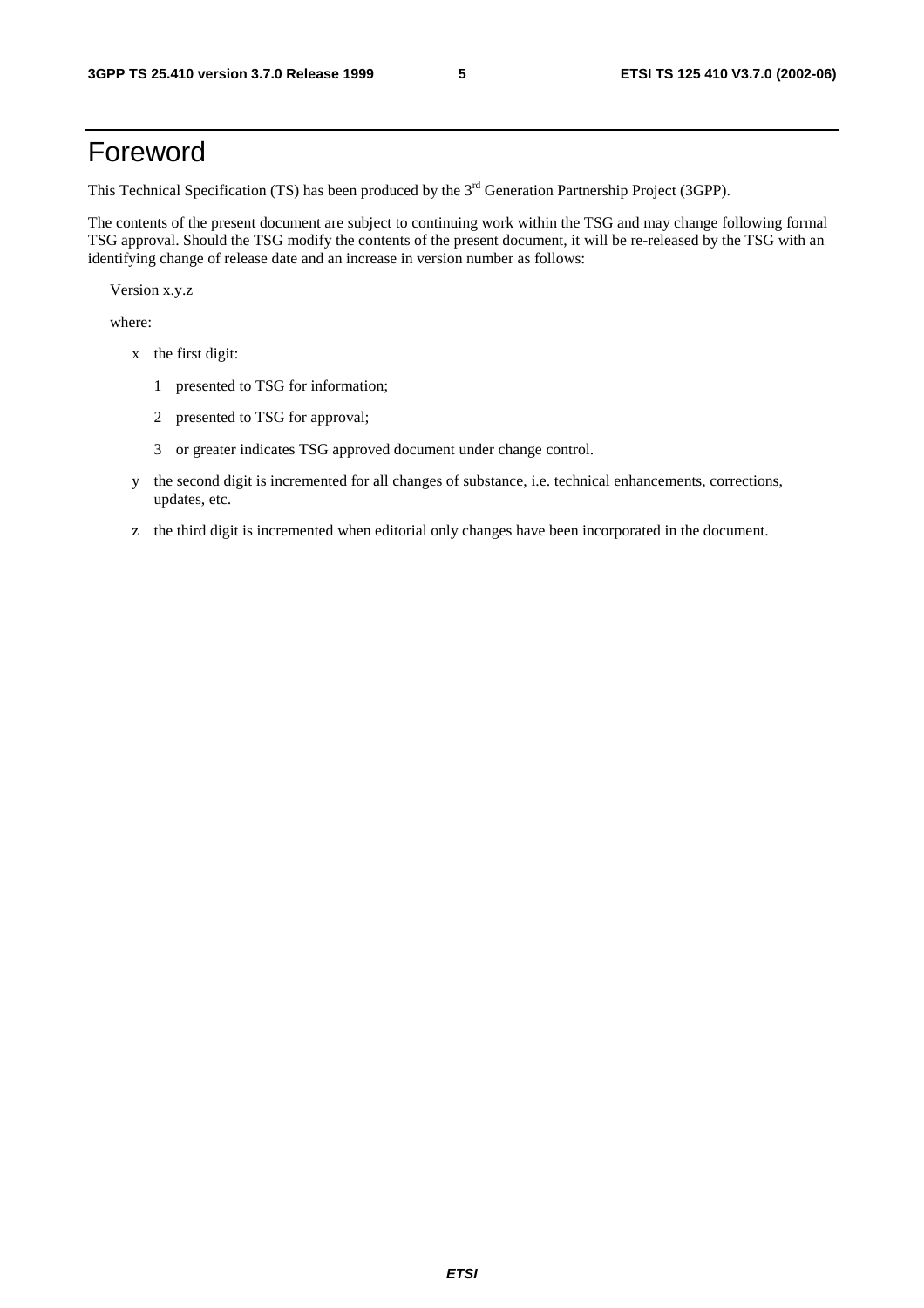# 1 Scope

The present document is an introduction to the 3GPP TS 25.41x series of Technical Specifications that define the Iu interface for the interconnection of Radio Network Controller (RNC) component of the UMTS Terrestrial Radio Access Network (UTRAN) to the Core Network of the UMTS system.

# 2 References

The following documents contain provisions which, through reference in this text, constitute provisions of the present document.

- References are either specific (identified by date of publication, edition number, version number, etc.) or non-specific.
- For a specific reference, subsequent revisions do not apply.
- For a non-specific reference, the latest version applies. In the case of a reference to a 3GPP document (including a GSM document), a non-specific reference implicitly refers to the latest version of that document *in the same Release as the present document*.
- [1] 3GPP TS 25.401: "UTRAN Overall Description".
- [2] 3GPP TR 23.930: "Iu Principles".
- [3] 3GPP TS 23.110: "UMTS Access Stratum Services and Functions".
- [4] 3GPP TS 25.411: "UTRAN Iu Interface Layer 1".
- [5] 3GPP TS 25.412: "UTRAN Iu Interface Signalling Transport".
- [6] 3GPP TS 25.413: "UTRAN Iu Interface RANAP Signalling".
- [7] 3GPP TS 25.414: "UTRAN Iu Interface Data Transport and Transport Signalling".
- [8] 3GPP TS 25.415: "UTRAN Iu Interface User Plane Protocols".
- [9] ITU-T Recommendation Q.711 (07/1996): "Functional description of the signalling connection control part".
- [10] ITU-T Recommendation Q.712 (07/1996): "Definition and function of signalling connection control part messages".
- [11] ITU-T Recommendation Q.713 (07/1996): "Signalling connection control part formats and codes".
- [12] ITU-T Recommendation Q.714 (07/1996): "Signalling connection control part procedures".
- [13] 3GPP TS 23.003: "Numbering, Addressing and Identification".
- [14] 3GPP TS 25.419: "UTRAN Iu Interface: Service Area Broadcast Protocol SABP".
- [15] ITU-T Recommendation Q.2630.1: "AAL type 2 signalling protocol (Capability Set 1)".

# 3 Definitions and abbreviations

### 3.1 Definitions

For the purposes of the present document, the terms and definitions given in [1] apply.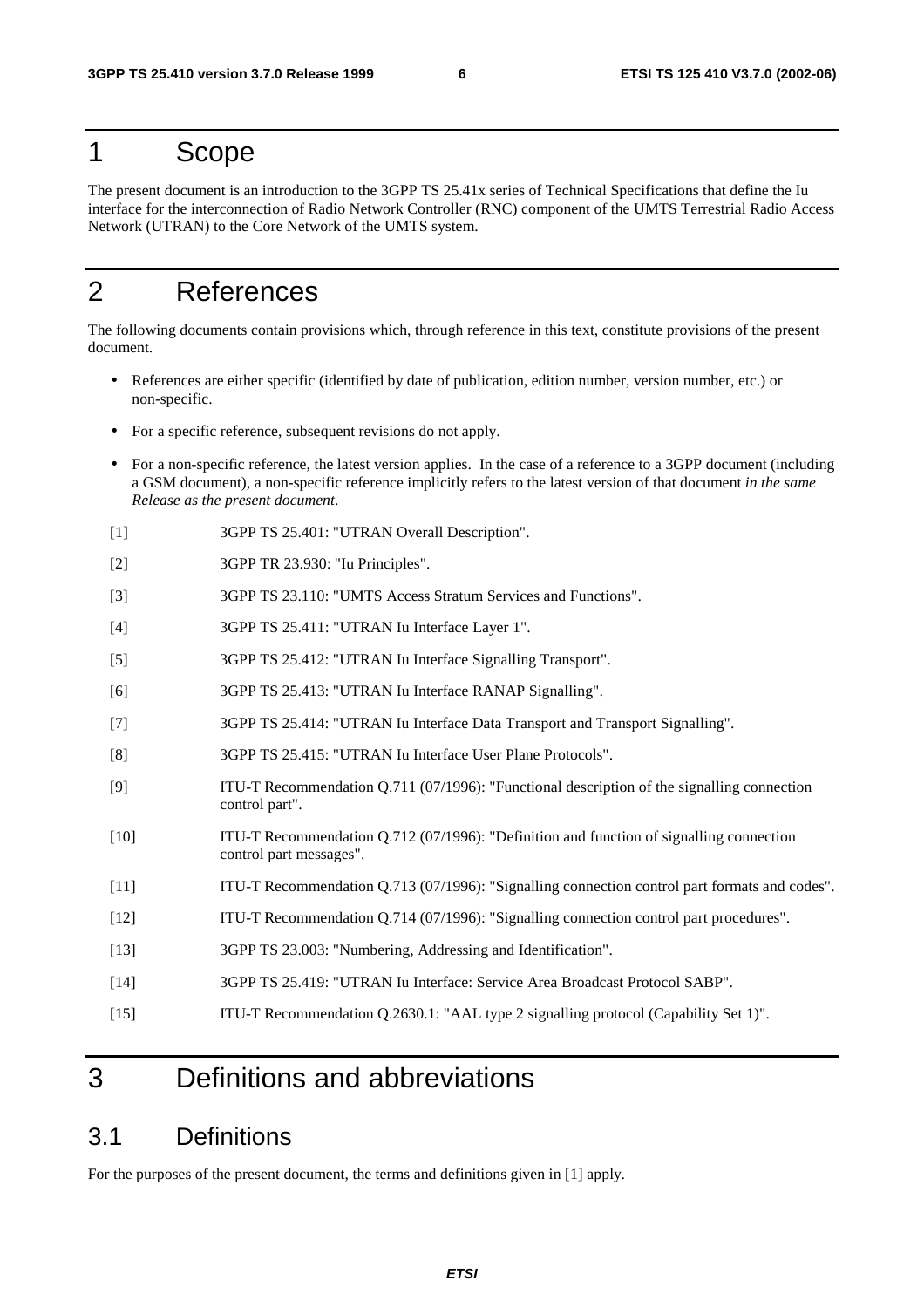# 3.2 Abbreviations

For the purposes of the present document, the following abbreviations apply:

| 3G-MSC        | 3 <sup>rd</sup> Generation Mobile Switching Centre   |  |  |
|---------------|------------------------------------------------------|--|--|
| 3G-SGSN       | 3 <sup>rd</sup> Generation Serving GPRS Support Node |  |  |
| AAL           | <b>ATM Adaptation Layer</b>                          |  |  |
| <b>ATM</b>    | <b>Asynchronous Transfer Mode</b>                    |  |  |
| BC            | <b>Broadcast</b>                                     |  |  |
| <b>BSSMAP</b> | Base Station Subsystem Management Application Part   |  |  |
| <b>CBS</b>    | <b>Cell Broadcast Service</b>                        |  |  |
| CC            | <b>Connection Confirm</b>                            |  |  |
| CN            | <b>Core Network</b>                                  |  |  |
| CR            | <b>Connection Release</b>                            |  |  |
| <b>CREF</b>   | <b>Connection Refusal</b>                            |  |  |
| <b>CS</b>     | Circuit Switched                                     |  |  |
| GT            | Global Title                                         |  |  |
| GTP-U         | <b>GPRS Tunnelling Protocol</b>                      |  |  |
| <b>IMSI</b>   | <b>International Mobile Subscriber Identity</b>      |  |  |
| $_{\rm IP}$   | <b>Internet Protocol</b>                             |  |  |
| <b>ISDN</b>   | <b>Integrated Services Digital Network</b>           |  |  |
| LA            | <b>Location Area</b>                                 |  |  |
| <b>NAS</b>    | Non Access Stratum                                   |  |  |
| 0&M           | <b>Operation and Maintenance</b>                     |  |  |
| <b>PS</b>     | Packet Switched                                      |  |  |
| <b>PSTN</b>   | Public Switched Telephone Network                    |  |  |
| <b>PVC</b>    | Permanent Virtual Circuit                            |  |  |
| QoS           | Quality of Service                                   |  |  |
| RA            | Routing Area                                         |  |  |
| RAB           | Radio Access Bearer                                  |  |  |
| <b>RANAP</b>  | Radio Access Network Application Part                |  |  |
| <b>RLP</b>    | Radio Link Protocol                                  |  |  |
| <b>RNC</b>    | Radio Network Controller                             |  |  |
| <b>RNL</b>    | Radio Network Layer                                  |  |  |
| RRC           | Radio Resource Control                               |  |  |
| <b>SA</b>     | Service Area                                         |  |  |
| SABP          | Service Area Broadcast Protocol                      |  |  |
| SAP           | <b>Service Access Point</b>                          |  |  |
| <b>SCCP</b>   | <b>Signalling Connection Control Part</b>            |  |  |
| <b>SPC</b>    | <b>Signalling Point Code</b>                         |  |  |
| <b>SRNS</b>   | Serving Radio Network Subsystem                      |  |  |
| <b>SSN</b>    | Sub-System Number                                    |  |  |
| <b>SVC</b>    | Switched Virtual Circuit                             |  |  |
| TCP           | <b>Transmission Control Protocol</b>                 |  |  |
| UE            | User Equipment                                       |  |  |
| <b>UDP</b>    | <b>User Datagram Protocol</b>                        |  |  |
| UP            | <b>User Plane</b>                                    |  |  |
| <b>URA</b>    | <b>UTRAN Registration Area</b>                       |  |  |
| <b>UTRAN</b>  |                                                      |  |  |
|               | <b>UMTS Terrestrial Radio Access Network</b>         |  |  |
| <b>VC</b>     | Virtual Circuit                                      |  |  |

# 3.3 Specification Notations

For the purposes of the present document, the following notations apply:

Procedure When referring to a procedure in the specification the Procedure Name is written with the first letters in each word in upper case characters followed by the word "procedure", e.g. Radio Network Layer procedures.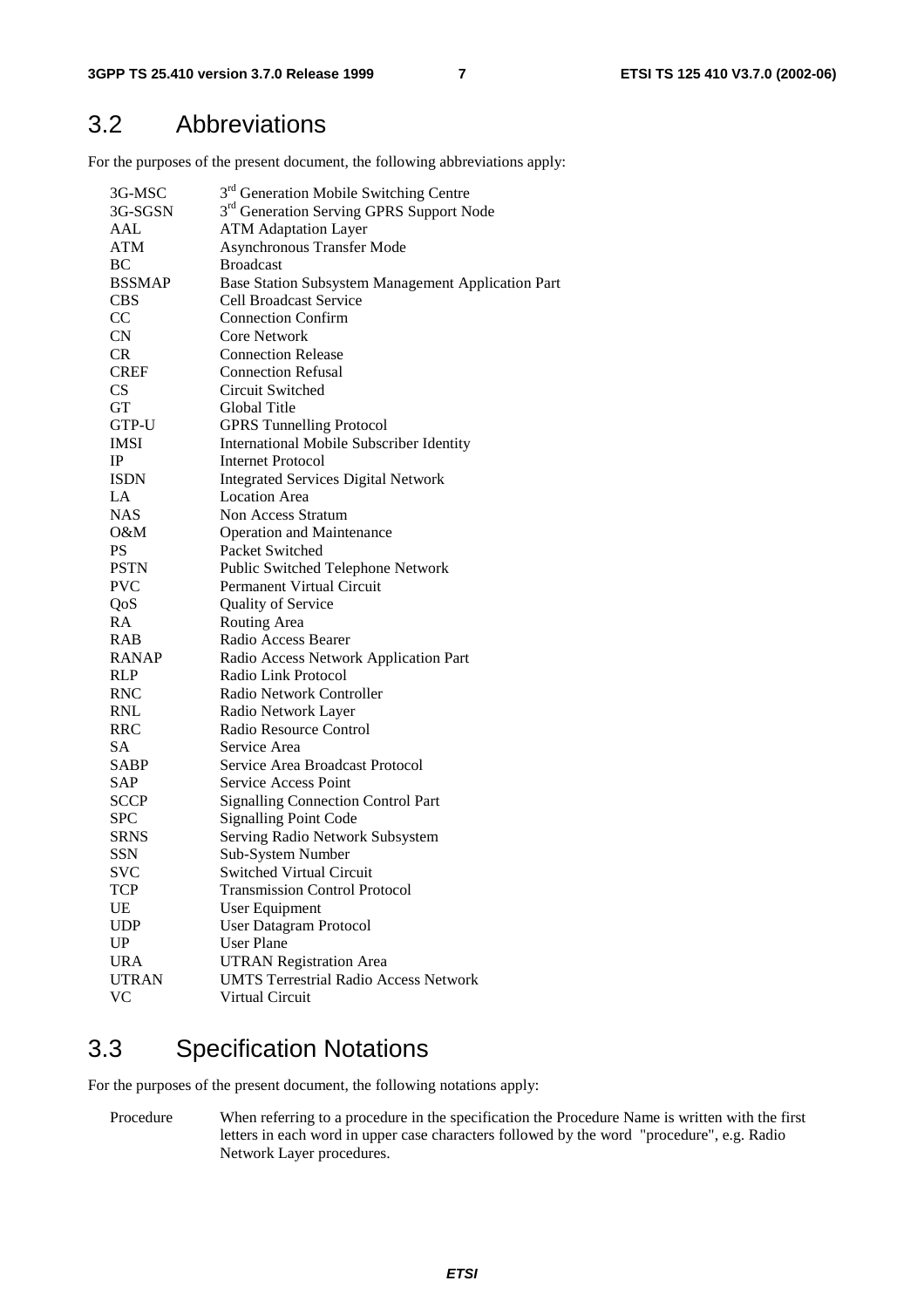Message When referring to a message in the specification the MESSAGE NAME is written with all letters in upper case characters followed by the word "message", e.g. RADIO LINK SETUP REQUEST message. Frame When referring to a control or data frame in the specification the CONTROL/DATA FRAME NAME is written with all letters in upper case characters followed by the words "control/data

# 4 General Aspects

frame", e.g. DCH transport frame.

# 4.1 UTRAN Architecture

### 4.1.1 Iu Interface Architecture

The overall UMTS architecture and UTRAN architectures are described in [1]. This subclause specifies only the architecture of the Iu interface, and shall not constrain the network architecture of either Core or Radio Access Networks.

The  $I_{\text{u}}$  interface is specified at the boundary between the Core Network and UTRAN. Figure 4.1 depicts the logical division of the  $I_{\nu}$  interface. From the Iu perspective, the UTRAN access point is an RNC.



#### **Iu Interface**

#### **Figure 4.1: Iu Interface Architecture**

The Iu interface towards the PS-domain of the core network is called Iu-PS, and the Iu interface towards the CS-domain is called Iu-CS. The differences between Iu-CS and Iu-PS are treated elsewhere in the present document. The Iu interface to the Broadcast domain is called Iu-BC.

There shall not be more than one Iu interface (Iu-CS) towards the CS domain and one Iu interface (Iu-PS) towards the PS-domain from any one RNC. There shall not be more than one Iu interface (Iu-BC) from an RNC towards the Broadcast domain.

In the separated core network architecture, this means that there shall be separate signalling and user data connections towards the PS and CS domains – this applies in both transport and radio network layers.

In the combined architecture, there shall be separate connections in the user plane towards the PS and CS domains (in both transport and radio network layers). In the control plane, there shall be separate SCCP connections to the two logical domains.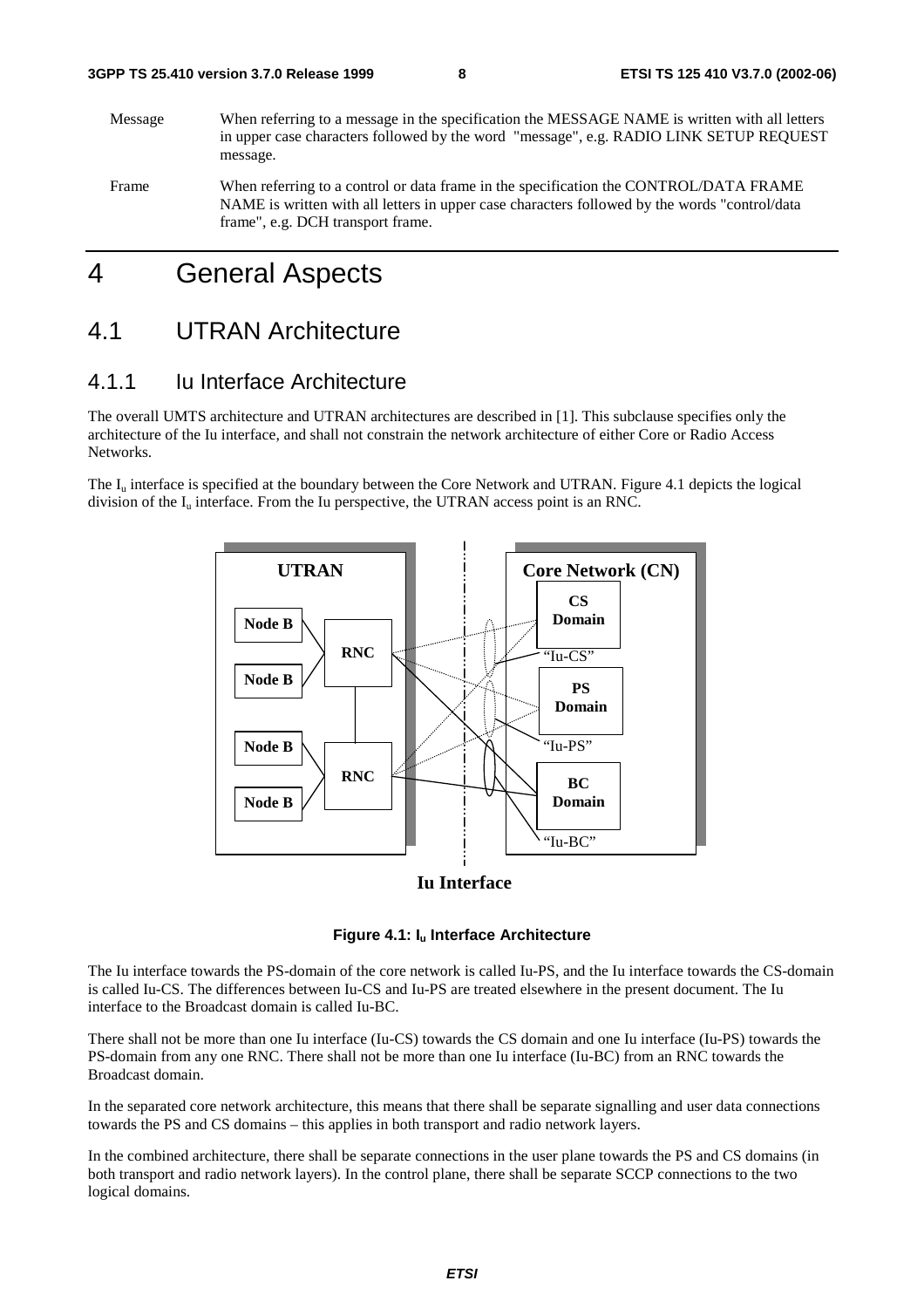In either architecture, there can be several RNCs within UTRAN and so UTRAN may have several I<sub>n</sub> access points towards the Core Network. As a minimum, each Iu access point (in UTRAN or CN) shall independently fulfil the requirements of the relevant Iu specifications (25.41x series – see clause 7).

### 4.1.2 Iu connection principles

The Iu interface has a hierarchical architecture where one higher layer entity controls several lower layer entities. The hierarchy for the CN - UTRAN signalling connection end points is described below:

- Each CN Access Point may be connected to one or more UTRAN Access Points.
- For the PS and CS domains, each UTRAN Access Point shall not be connected to more than one CN Access Point per CN domain.
- For the BC domain, each UTRAN Access Point may be connected to one CN Access Point only.

# 4.2 I<sub>u</sub> Interface General Principles

From a UTRAN perspective, maximising the commonality of the various protocols that flow on the Iu interface is desirable. This means at the minimum that:

- A common set of radio access bearer services will be offered by UTRAN to the Core Network nodes, regardless of their type (e.g. 3G-MSC or 3G-SGSN).

There will be a common functional split between UTRAN and the Core Network nodes, regardless of their type (e.g. 3G-MSC or 3G-SGSN).

Signalling in the radio network control plane shall not depend on the specific choice of transport layers.

# 4.3 Iu Interface Specification Objectives

The following objectives are partly derived from [2].

The  $I_{\nu}$  interface shall be specified such that it can support:

- the interconnection of RNCs with Core Network Access Points within a single PLMN.
- the interconnection of RNCs with Core Network Access Points irrespective of the manufacturer of any of the elements.
- all UMTS services.

The  $I_u$  interface shall facilitate the use of the same RNC, MSC or SGSN in all PLMNs.

The Iu interface shall facilitate the sharing of transport technology between Iu-PS and Iu-BC.

The I<sub>u</sub> interface shall allow interworking to the GSM Core Network.

Independence between the protocol layers and between control and user planes shall be maintained on the Iu interface.

The  $I_{\text{u}}$  interface shall allow independent evolution of technologies within the Core, Radio Access and Transport Networks.

The  $I_{\text{u}}$  interface shall allow separate evolution of O&M facilities.

The  $I_u$  interface shall be standardised as an open and multi-vendor interface.

The Iu interface specifications shall facilitate the migration of some services from the CS-domain to the PS-domain. In particular, the RANAP protocol shall be common to both PS and CS domains, and the  $I_u$  user plane protocol(s) shall be independent of the core network domain (PS or CS), except where a specific feature is only required for one domain.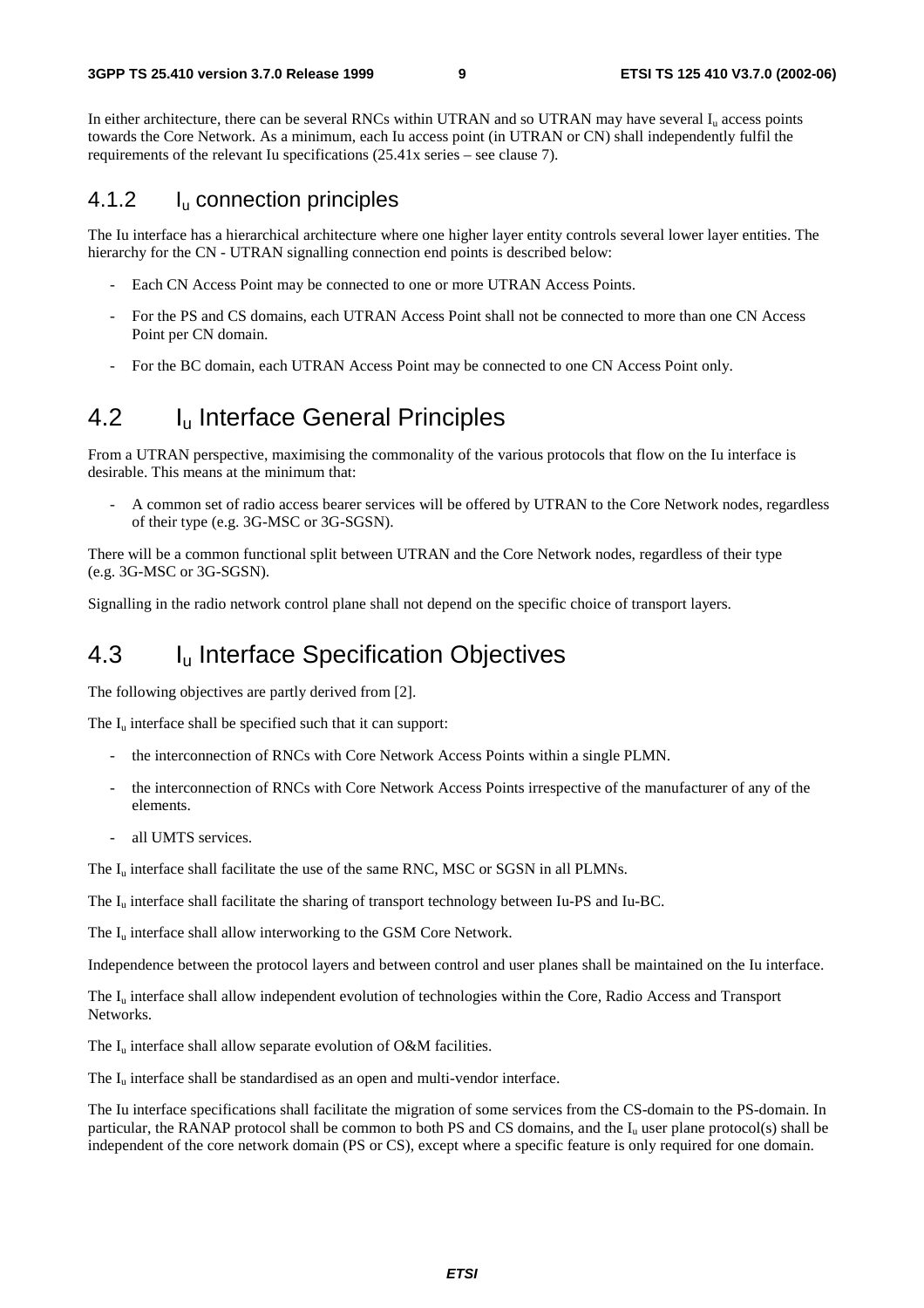# 4.4 Iu Interface Capabilities

The following capabilities are derived from the requirements described in [2].

The  $I_u$  interface supports:

- procedures to establish, maintain and release Radio Access Bearers;
- procedures to perform SRNS relocation, intra-system handover, inter-system handover and inter-system change;
- procedures to support the Cell Broadcast service;
- a set of general procedures, not related to a specific UE;
- the separation of each UE on the protocol level for user specific signalling management;
- the transfer of NAS signalling messages between UE and CN;
- location services by transferring requests from the CN to UTRAN, and location information from UTRAN to CN. The location information may comprise a geographical area identifier or global co-ordinates with uncertainty parameters;
- simultaneous access to multiple CN domains for a single UE;
- mechanisms for resource reservation for packet data streams.

# 4.5 Iu Interface Characteristics

# 4.5.1 Use of Transport Network User Plane as Signalling Bearer

4.5.1.1 Use of SCCP

#### 4.5.1.1.1 General

The SCCP is used to support signalling messages between the CNs and the RNC. One user function of the SCCP, called Radio Access Network Application Part (RANAP), is defined. The RANAP uses one signalling connection per active UE and CN for the transfer of layer 3 messages.

Both connectionless and connection-oriented procedures are used to support the RANAP. TS 25.413 explains whether connection oriented or connectionless services should be used for each layer 3 procedure.

RANAP may use SSN, SPC and/or GT and any combination of them as addressing schemes for the SCCP. Which of the available addressing scheme to use for the SCCP is an operator matter.

When GT addressing is utilised, the following settings shall be used:

- SSN Indicator  $= 1$  (RANAP SSN as defined in [13] shall always be included).
- Global Title Indicator = 0100 (GT includes translation type, numbering plan, encoding scheme and nature of address indicator).
- Translation Type  $= 0000 0000$  (not used).
- Numbering Plan =  $0001$  (E.163/4).
- Nature of Address Indicator = 000 0100 (International Significant Number).
- Encoding Scheme  $= 0001$  or 0010 (BCD, odd or even).
- Routing indicator = 0 or 1 (route on GT or PC/SSN).

When used, the GT shall be the E.164 address of the relevant node.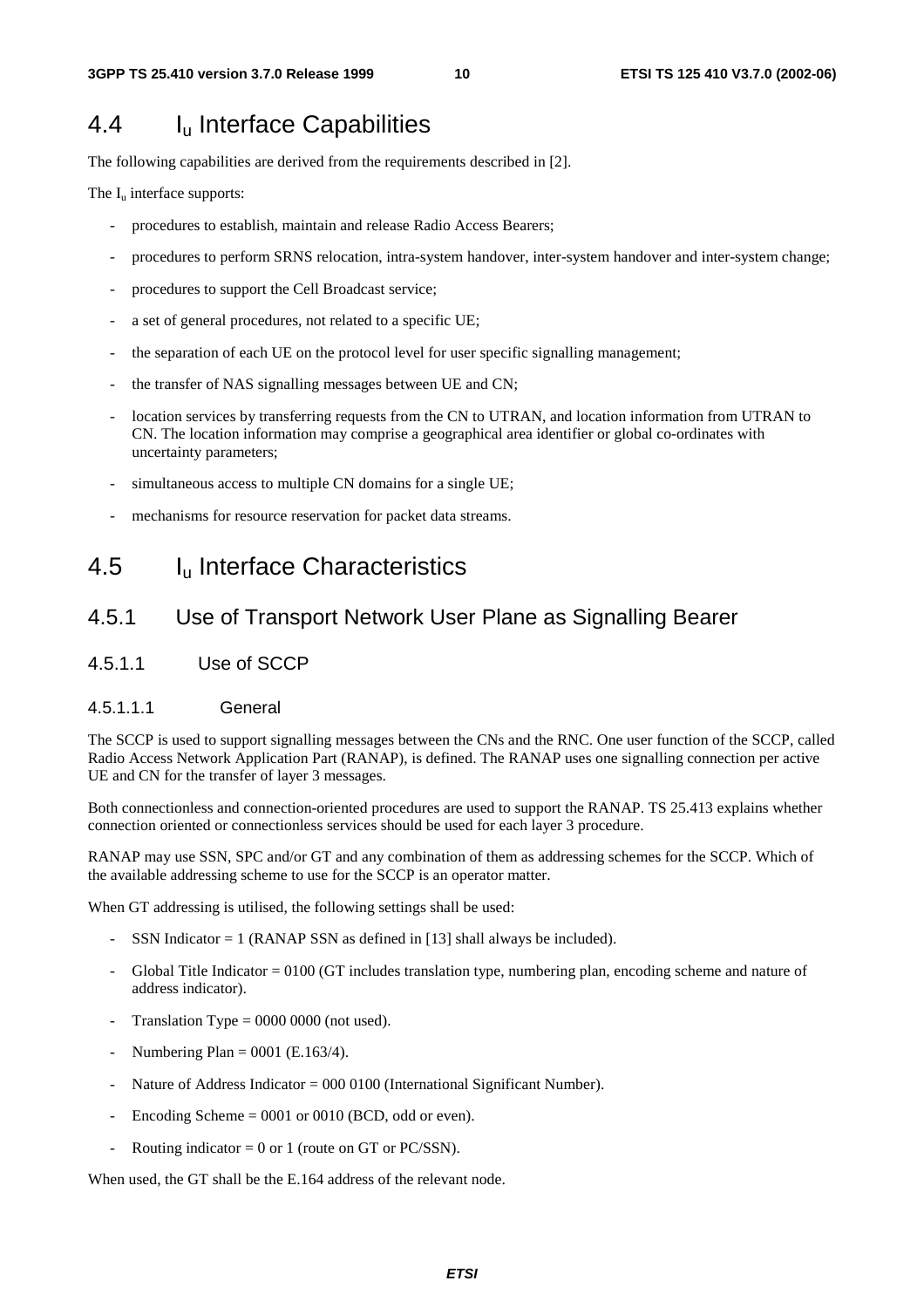The following subclauses describe the use of SCCP connections for RANAP transactions. Subclause 4.5.1.2 describes the connection establishment procedures. Subclause 4.5.1.3 describes the connection release procedures. Subclause 4.5.1.4 describes abnormal conditions.

#### 4.5.1.1.2 SCCP Connection Establishment procedure

A new SCCP connection is established when information related to the communication between a UE and the network has to be exchanged between RNC and CN, and no SCCP connection exists between the CN and the RNC involved, for the concerned UE.

Various SCCP connection establishment cases have to be distinguished:

- i) RNC Initiated SCCP Signalling Connection;
- ii) CN Initiated SCCP Signalling Connection.

The above cases are the only cases currently identified for SCCP connection establishment. Others may emerge in the future.

#### 4.5.1.1.2.1 Establishment procedure in case i

The SCCP signalling connection establishment is initiated, by the RNC, at the reception of the first layer 3 non access stratum message from the UE.

#### **Initiation**

The RNC sends SCCP CONNECTION REQUEST message to the Core Network. A RANAP message is included in the user data field of the SCCP CONNECTION REQUEST message.

#### **Termination**

- **successful outcome** 
	- The SCCP CONNECTION CONFIRM message, which may optionally contain a connection oriented RANAP message in the user data field, is returned to the RNC.
- **unsuccessful outcome** 
	- If the SCCP signalling connection establishment fails, an SCCP CONNECTION REFUSAL message will be sent back to the RNC. This message may contain a RANAP message in the user data field.

For more information on how the RANAP procedure Initial UE Message is handled, please see the elementary procedure Initial UE Message in TS 25.413 [6].

| <b>RNC</b>                                                                                                                                                   | CΝ |
|--------------------------------------------------------------------------------------------------------------------------------------------------------------|----|
| CR $\{SSN=RANAP, a1=x, RANAP message\}$                                                                                                                      |    |
| CC $\{a1=y, a2=x, RANAP message or no user data\}$                                                                                                           |    |
| or<br>CREF ${az=x, RANAP message or no user data}$                                                                                                           |    |
| al = source local reference,<br>a2 = destination local reference,<br>$x = SCCP$ connection reference at the RNC,<br>y = SCCP connection reference at the CN. |    |

**Figure 4.2: Setting-up of RNC Initiated SCCP Signalling Connection**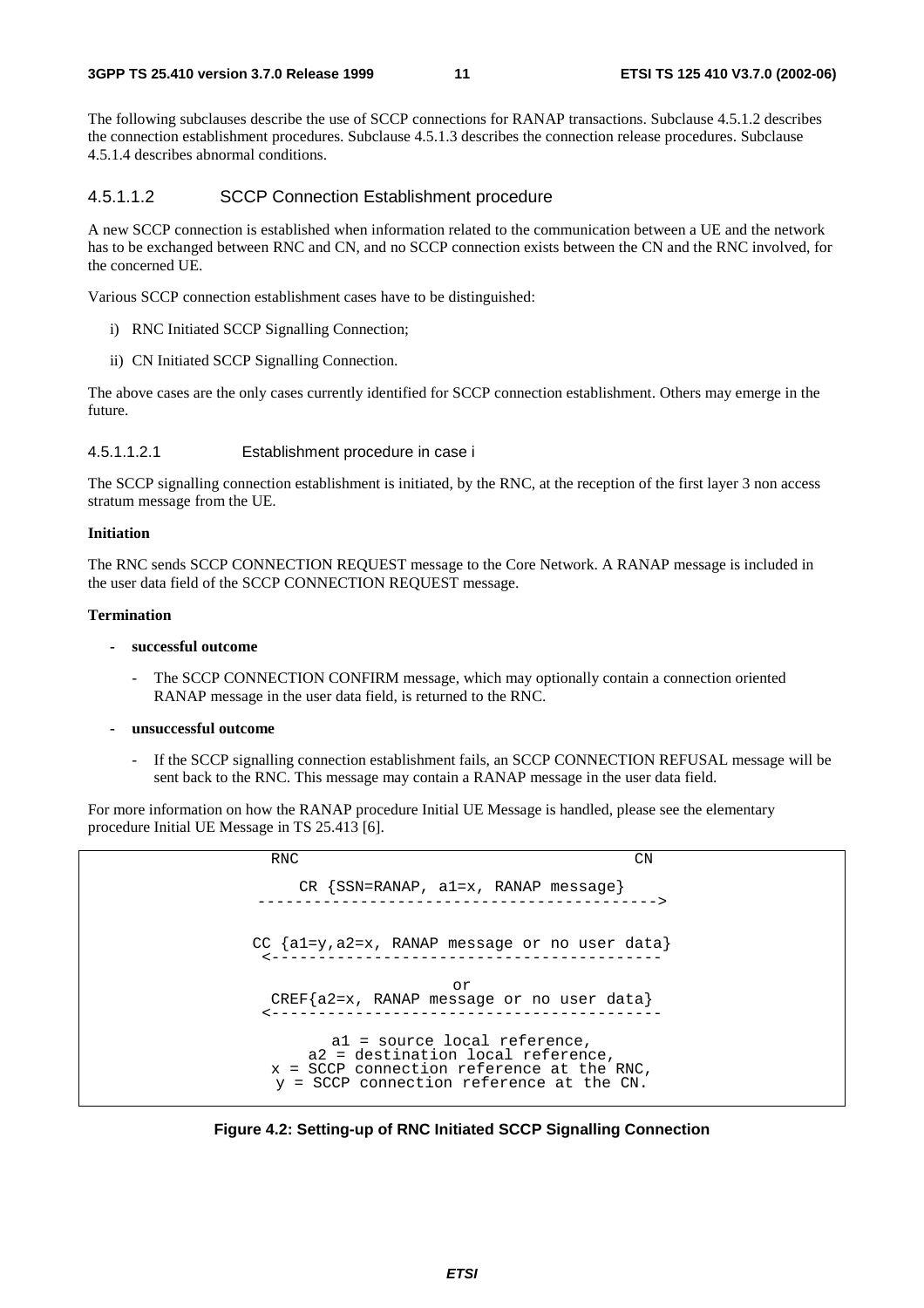#### **3GPP TS 25.410 version 3.7.0 Release 1999 12 ETSI TS 125 410 V3.7.0 (2002-06)**

#### 4.5.1.1.2.2 Establishment procedure in case ii

The SCCP signalling connection establishment is initiated, by the Core Network, in connection with performing a Relocation.

#### **Initiation**

The Core Network initiates the connection establishment by sending an SCCP CONNECTION REQUEST message to the RNC. Optionally, a RANAP message may be included in the user data field of the SCCP CONNECTION REQUEST message.

#### **Termination**

- **successful outcome** 
	- The SCCP CONNECTION CONFIRM message, which may optionally contain a connection oriented RANAP message in the user data field, is returned to the Core Network.

#### **- unsuccessful outcome**

If the SCCP signalling connection establishment fails, an SCCP CONNECTION REFUSAL message will be sent back to the Core Network. This message may contain a RANAP message in the user data field.

RNC CN CR {SSN=RANAP, a1=y,RANAP message or no user data} <----------------------------------------- CC {a1=x, a2=y, RANAP message or no user data} ------------------------------------------> or CREF{a2=y, RANAP message or no user data} ------------------------------------------> a1 = source local reference, a2 = destination local reference, x = SCCP connection reference at the RNC, y = SCCP connection reference at the CN.

#### **Figure 4.3: Setting-up of CN Initiated SCCP Signalling Connection**

#### 4.5.1.1.3 SCCP Connection Release procedure

This procedure is always initiated at the Core Network side in normal release case.

An SCCP connection is released when the CN realises that a given signalling connection is no longer required.

The CN sends a SCCP RELEASED message.

The procedure may be initiated at the Core Network side and the RNC side in any abnormal release case.

#### 4.5.1.1.4 General SCCP Abnormal Conditions

If a user-out-of-service information or signalling-point-inaccessible information is received by the RANAP, no new attempt to establish SCCP connections towards the affected point code will be started until the corresponding user-inservice information or signalling-point-accessible information is received.

When a user-out-of-service information or signalling-point-inaccessible is received by the RNC, an optional timer may be started. When the timer expires, all the SCCP connections towards the affected point code will be released. When the user-in-service or signalling-point-accessible is received, the timer is stopped.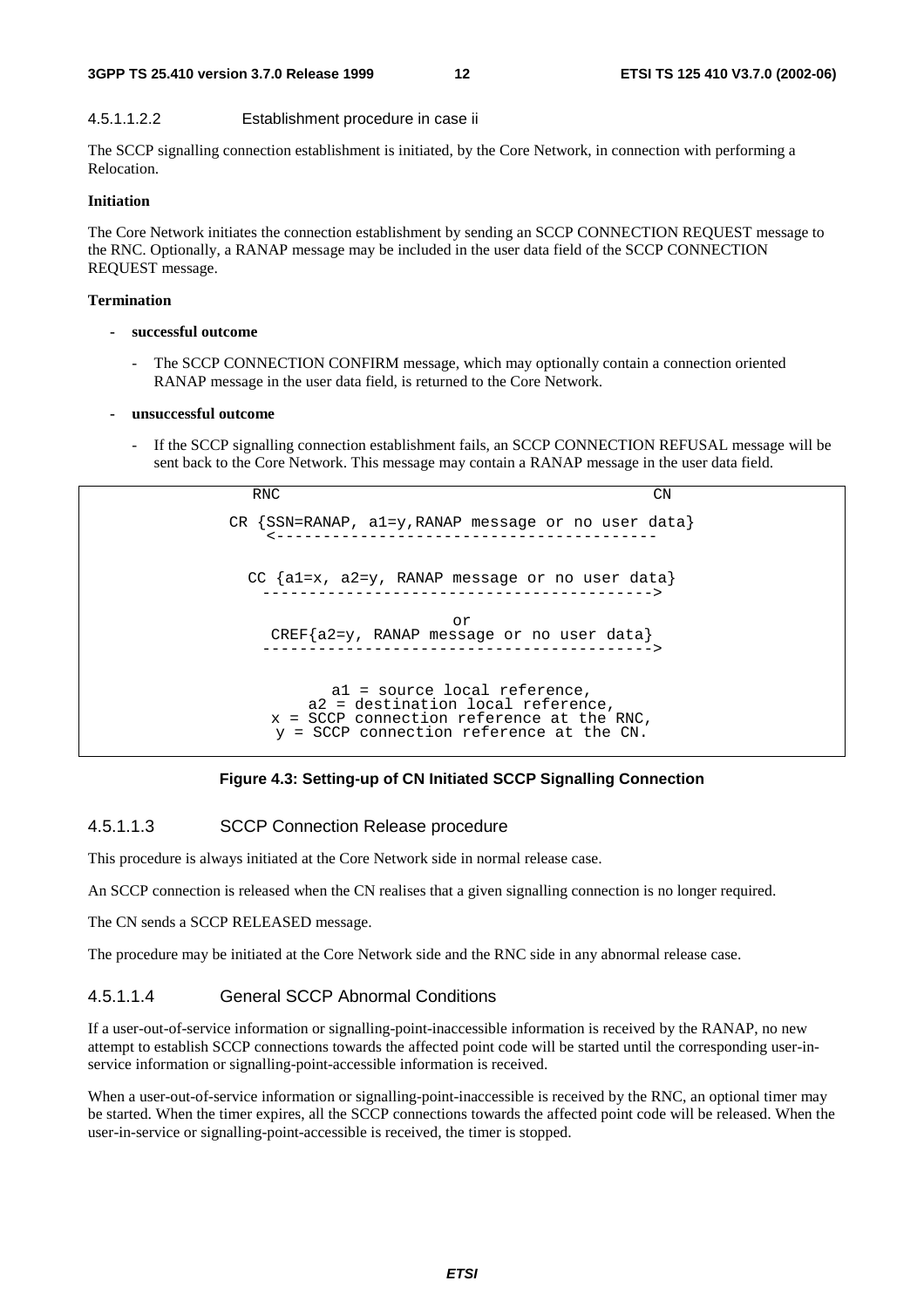If for any reason an SCCP connection is released, the optional timer expires or a connection refusal is received while any of the RANAP procedures are being performed or while a dedicated resource is still allocated, the following actions are taken:

#### **At RNC:**

- Any RNC procedure relating to that connection is abandoned.
- The UTRAN resources allocated to the connection are released.

#### **At Core Network:**

The resources associated with the SCCP connection are cleared as soon as possible.

#### 4.5.1.2 Use of MTP3b

- For a given MSC, the RNC shall be able to access RANAP and ALCAP either under the same MTP3b destination point code, or under different point codes;
- For a given RNC, the MSC shall be able to access RANAP and ALCAP either under the same MTP3b destination point code, or under different point codes.

### 4.5.2 Use of Transport Network User Plane as User Data Bearer

#### 4.5.2.1 Use of AAL2

AAL2 is used as the user data bearer towards the CS domain.

Q.2630.1 is used as the protocol for dynamically setup AAL-2 connections over Iu towards the CS domain.

#### 4.5.2.2 Use of GTP-U

GTP-U is used as the user data bearer towards the PS domain.

RANAP Signalling is used to establish, modify and release the GTP-U tunnels towards the PS domain.

### 4.5.3 Use of Transport Network User Plane on Iu-BC

TCP/IP is used as the bearer for the radio network layer protocol over  $I_u$ -BC.

The TCP connection is normally established by the CN using standard TCP procedures.

A new TCP connection is established by the RNC only when there is information (e.g. failure or restart indications) that needs to be sent from RNC to the CN, and there is no existing TCP connection. The RNC shall establish the connection using standard TCP procedures.

The node that established the connection shall release the TCP connection.

# 5 Functions of the  $I_u$  Interface Protocols & Functional **Split**

# 5.1 General

This subclause defines the functional split between the core network and the UMTS radio access network. In addition, the possible interaction between the functions is defined. The functional split is shown in table 5.1.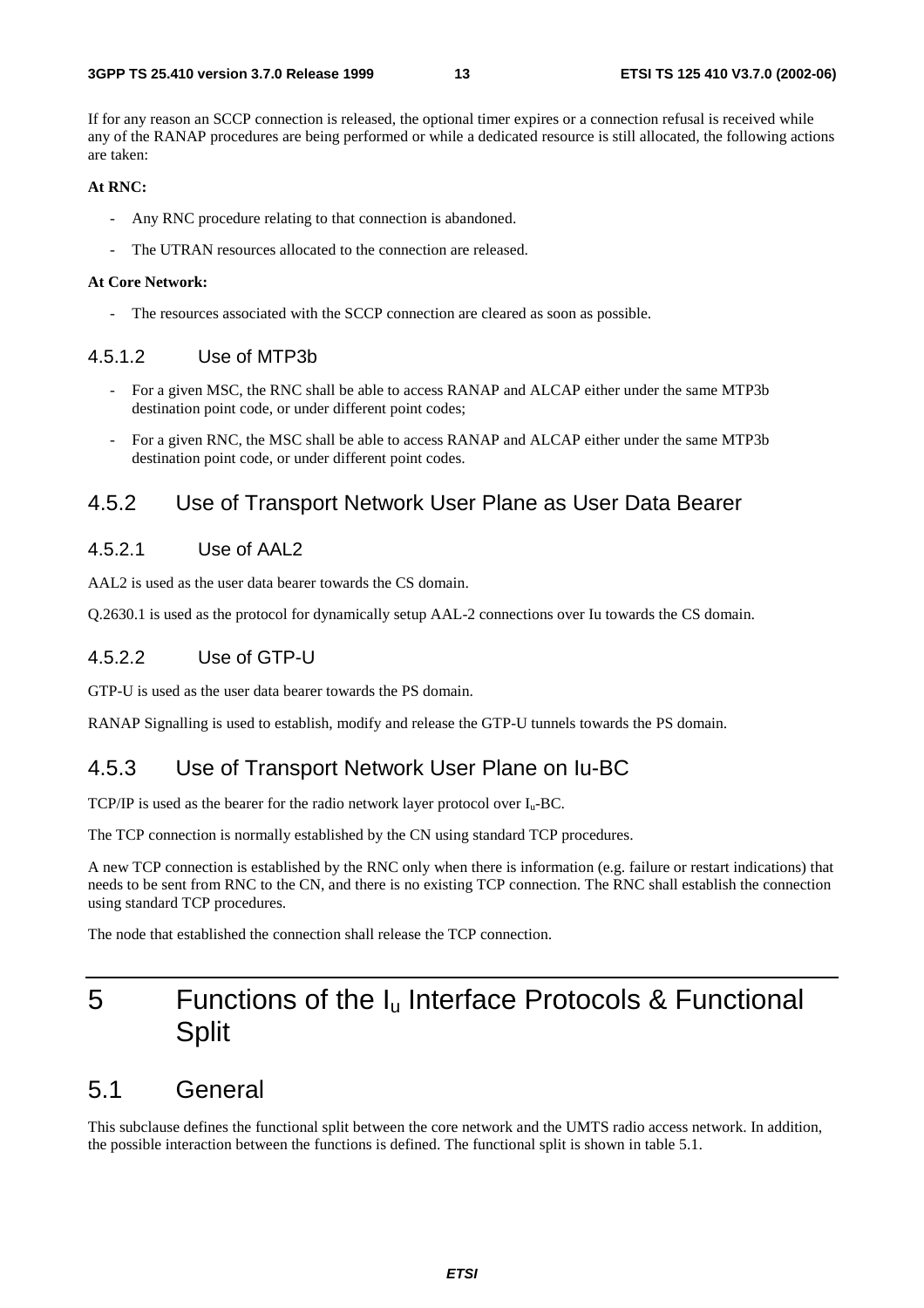| <b>Function</b>                                           | <b>UTRAN</b>                        | <b>CN</b>                       |
|-----------------------------------------------------------|-------------------------------------|---------------------------------|
| <b>RAB management functions:</b>                          |                                     |                                 |
| RAB establishment, modification and release               |                                     | х                               |
| RAB characteristics mapping $I_u$ transmission            | $\frac{\mathsf{X}}{\mathsf{X}}$     |                                 |
| bearers                                                   |                                     |                                 |
| RAB characteristics mapping Uu bearers                    |                                     |                                 |
| RAB queuing, pre-emption and priority                     | $\frac{\mathsf{X}}{\mathsf{X}}$     | х                               |
|                                                           |                                     |                                 |
| <b>Radio Resource Management functions:</b>               |                                     |                                 |
| Radio Resource admission control                          | $\frac{\mathsf{X}}{\mathsf{X}}$     |                                 |
| <b>Broadcast Information</b>                              |                                     | Χ                               |
| Iu link Management functions:                             |                                     |                                 |
| I <sub>u</sub> signalling link management                 | Χ                                   | Χ                               |
| ATM VC management                                         | $\times$                            | Χ                               |
| AAL2 establish and release                                |                                     | $\overline{\mathsf{x}}$         |
| AAL5 management                                           | $\frac{\overline{x}}{\overline{x}}$ | $\overline{\mathsf{x}}$         |
| GTP-U Tunnels management                                  | $\overline{\mathsf{x}}$             | Χ                               |
| <b>TCP Management</b>                                     | $\overline{\mathsf{x}}$             | $\overline{\mathsf{x}}$         |
| <b>Buffer Management</b>                                  | X                                   |                                 |
|                                                           |                                     |                                 |
| Iu U-plane (RNL) Management:                              |                                     |                                 |
| I <sub>u</sub> U-plane frame protocol management          |                                     | X                               |
| I <sub>u</sub> U-plane frame protocol initialization      | X                                   |                                 |
|                                                           |                                     |                                 |
| <b>Mobility management functions:</b>                     |                                     |                                 |
| Location information reporting<br>Handover and Relocation | Χ                                   | X                               |
| Inter RNC hard HO, lur not used or not available          |                                     |                                 |
| Serving RNS Relocation (intra/inter MSC)                  | $\frac{X}{X}$                       | $\frac{\mathsf{X}}{\mathsf{X}}$ |
| Inter system hard HO (UMTS-GSM)                           | $\overline{\mathsf{x}}$             | $\overline{\mathsf{X}}$         |
| Inter system Change (UMTS-GSM)                            | $\overline{\mathsf{x}}$             | $\overline{\mathsf{X}}$         |
| Paging Triggering                                         |                                     | $\overline{\mathsf{x}}$         |
|                                                           |                                     |                                 |
| <b>Security Functions:</b>                                |                                     |                                 |
| Data confidentiality                                      |                                     |                                 |
| Radio interface ciphering                                 | Χ                                   |                                 |
| Ciphering key management                                  |                                     | Χ                               |
| User identity confidentiality                             | Χ                                   | $\overline{\mathsf{x}}$         |
| Data integrity                                            |                                     |                                 |
| Integrity checking                                        | X                                   |                                 |
| Integrity key management                                  |                                     | X                               |
| <b>Service and Network Access functions:</b>              |                                     |                                 |
| CN Signalling data                                        |                                     | Χ                               |
| Data Volume Reporting                                     | $\frac{X}{X}$                       |                                 |
| <b>UE Tracing</b>                                         | $\overline{\mathsf{x}}$             | х                               |
| Location reporting                                        | $\overline{\mathsf{x}}$             | $\overline{\mathsf{x}}$         |
|                                                           |                                     |                                 |
| I <sub>u</sub> Co-ordination functions:                   |                                     |                                 |
| Paging co-ordination                                      | X                                   | X                               |

#### **Table 5.1: Iu interface functional split**

# 5.2 RAB management Functions

### 5.2.1 RAB establishment, modification and release function

The RAB, Radio Access Bearer, is defined to be set-up between UE and CN. Depending on subscription, service, requested QoS etc. different types of RABs will be used. It is the CN that controls towards the UTRAN the establishment, modification or release of a RAB.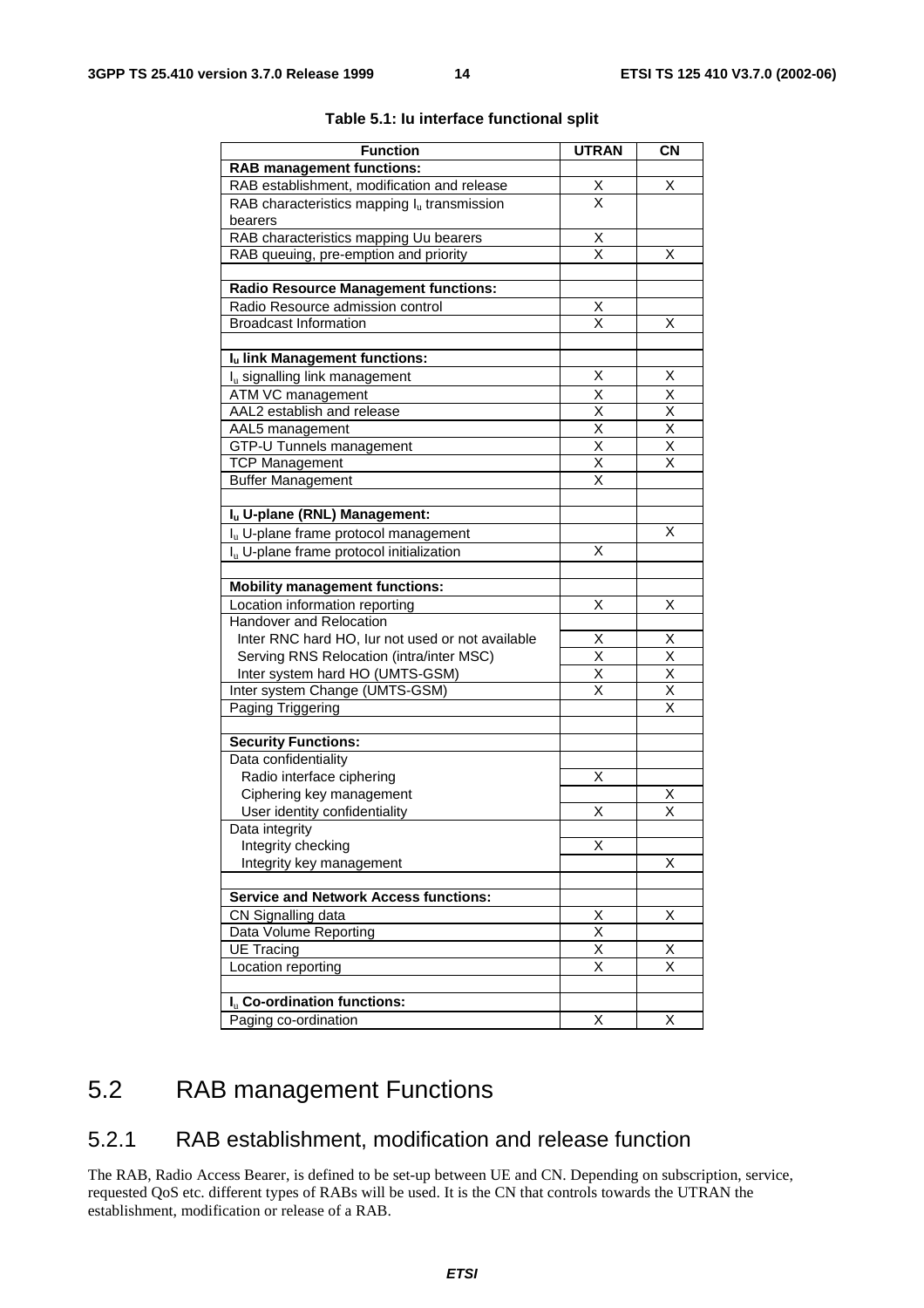The RAB identity is allocated by CN by mapping the value for the NAS Binding information (from the actual protocol IE for the respective CN domain) to the RAB ID as specified in [3]. The RAB identity is globally significant on both the radio bearer and on the Iu bearer for a given UE in a particular CN domain.

RAB establishment, modification and release is a CN initiated function.

RAB establishment, modification and release is a UTRAN executed function.

RAB release request is a UTRAN initiated function, triggered when UTRAN e.g. fails to keep the RAB established with the UE.

### 5.2.2 RAB characteristics mapping to Uu bearers function

The RAB characteristics mapping function is used to map the radio access bearers to the Uu bearers. The mapping is performed during the establishment of the RAB. UTRAN shall perform the mapping between the bearers.

RAB mapping to Uu transmission bearers is a UTRAN function.

### 5.2.3 RAB characteristics mapping to Iu transport bearers

The RAB characteristics mapping function is used to map the radio access bearers to the Iu interface transport bearers. The mapping is performed during the establishment of the RAB.

UTRAN shall perform this mapping between the bearers if AAL2 is used, since it is the UTRAN that establishes the AAL2 connections.

In case of RAB towards the PS domain, UTRAN shall perform the mapping between the radio access bearers and the IP layer.

RAB characteristics mapping to Iu transport bearers is a UTRAN function.

### 5.2.4 RAB queuing, pre-emption and priority function

The allocation/retention priority level of a RAB is determined by the CN based on e.g. subscription information, QoS information etc. Accordingly, the CN shall request RAB establishment or modification with an indication of the priority level and the pre-emption capability of that RAB and the queuing vulnerability. Queuing and resource pre-emption shall be performed by UTRAN accordingly.

RAB queuing, pre-emption and allocation/retention priority handling is a UTRAN controlled function.

RAB queuing, pre-emption and allocation/retention priority setting is a CN function.

### 5.3 Radio Resource Management over Iu

### 5.3.1 Radio resource admission control

When UTRAN receives a request to establish or modify a radio access bearer from the CN, the current radio resource situation is analysed and the admission control either accepts or rejects the request. This is called "Radio resource admission control" and is handled by the UTRAN. If the request is queued, it is handled by the RAB queuing, preemption and priority function.

#### 5.3.2 Broadcast information management

This function consists in the broadcast from network toward UE of some information in the coverage area of the whole network or different parts of the network.

There are two kinds of Broadcast information management. UTRAN broadcast information, and Cell Broadcast information management. All UTRAN broadcast information management shall be handled locally within UTRAN. All Cell Broadcast information is controlled by CN and executed by UTRAN.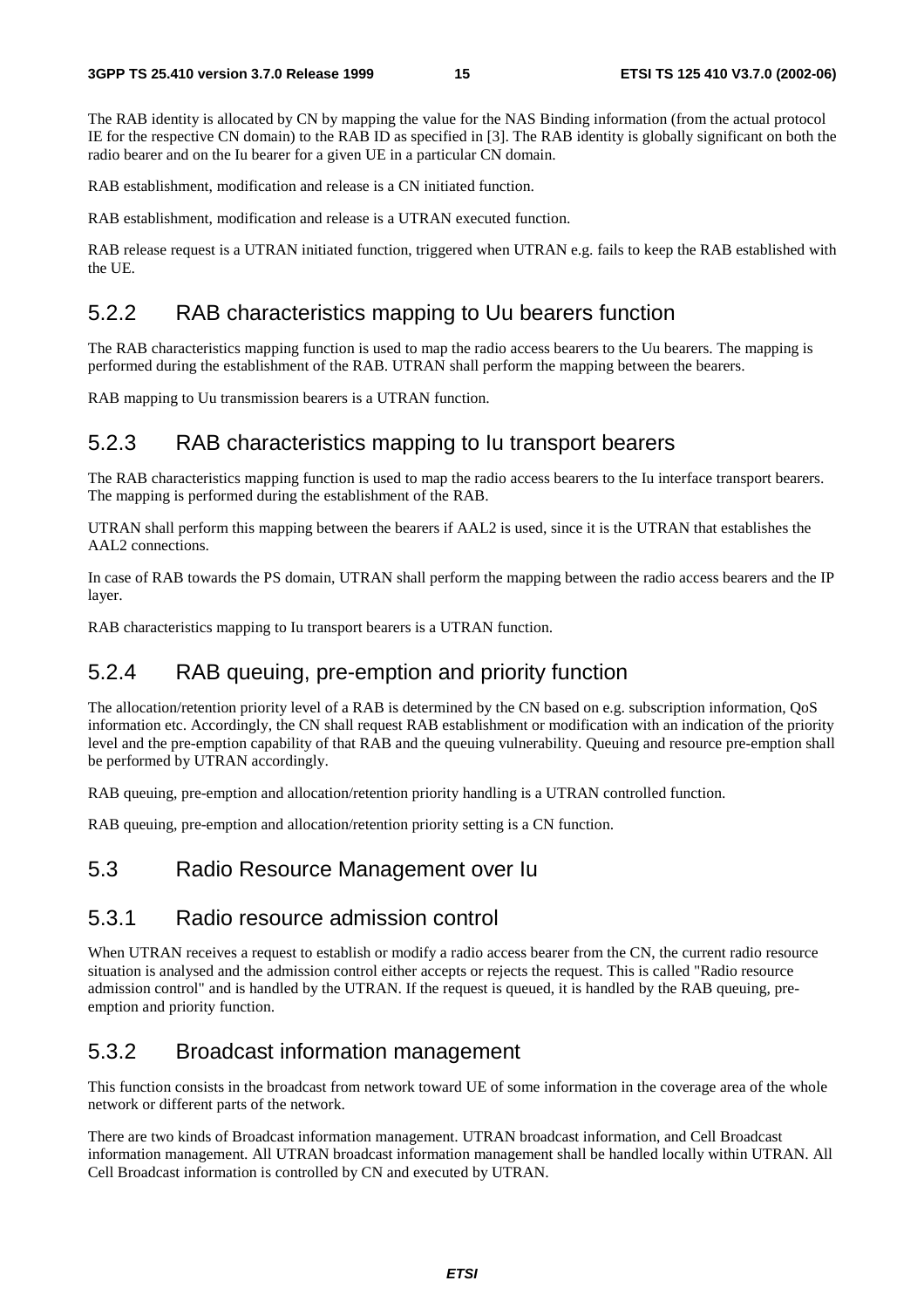# 5.4 Iu link Management functions

# 5.4.1 Iu Signalling Link Management function

The  $I<sub>u</sub>$  signalling link management function provides a reliable transfer of the radio network signalling between UTRAN and CN. Both CN and UTRAN manage the function.

This function is in particular responsible for Iu signalling connection establishment, which can be established either by the CN or the RNC and for  $I_u$  signalling connection release, which is controlled by CN possibly upon UTRAN request.

## 5.4.2 ATM Virtual Connection Management function

This function refers to handling of ATM Virtual Connections (VCs) between CN and UTRAN.

This function shall be used to establish, maintain and release the ATM VCs. For permanent VCs, it is regarded to be an O&M function.

This function also includes the selection of a Virtual Circuit to be used for a particular RAB. The selection of ATM VC upon an Iu radio access bearer service request, shall be done by UTRAN. The selected VC shall fulfil the requirements of the request. The VC may consist of several sublinks: such as SCCP connections, AAL2 connections or IP flows.

# 5.4.3 AAL2 connection establish and release function

This function is used to establish and release the AAL type 2 connections between CN and UTRAN upon an Iu radio access bearer service request. Both UTRAN and CN are taking part in the establishment of AAL2 connection. UTRAN shall initiate both establishment and release of AAL2 connections. In abnormal cases, the CN may also initiate release of AAL2 connections. The use of AAL2 for Iu transmission bearers depends on type of CN.

### 5.4.4 AAL5 management function

AAL5 connections between CN and UTRAN shall be pre-configured at system initialisation. Basic configuration is PVCs. For user data, SVC is possible.

The AAL5 management is a function handled by both the CN and the UTRAN.

### 5.4.5 GTP-U tunnels management function

This function is used to establish and release GTP-U tunnels between CN and UTRAN upon a radio access bearer service request. This involves assigning a tunnel identifier for each direction and the creation of a context containing the tunnel information. The tunnel identifier for the downlink is allocated by the UTRAN, and the tunnel identifier for the uplink is allocated by the CN. Both CN and UTRAN should maintain the context. The use of GTP-U for  $I<sub>u</sub>$  transport bearers depends on type of CN.

### 5.4.6 TCP Management Function

This function is used to establish and release the TCP connections between CN and UTRAN over  $I_{u}$ -BC.

The TCP management function exists in both UTRAN and CN.

### 5.4.7 Buffer Management

Congestion control shall be performed over the Iu user plane using buffer management and no flow control.

This function includes buffers to store received packet data units that at reception can not be processed due to e.g. congestion. In UTRAN, there must be a buffer management function handling received packets from the peer CN node.

The used mechanism is not in the scope of the present document and not relevant to be standardised.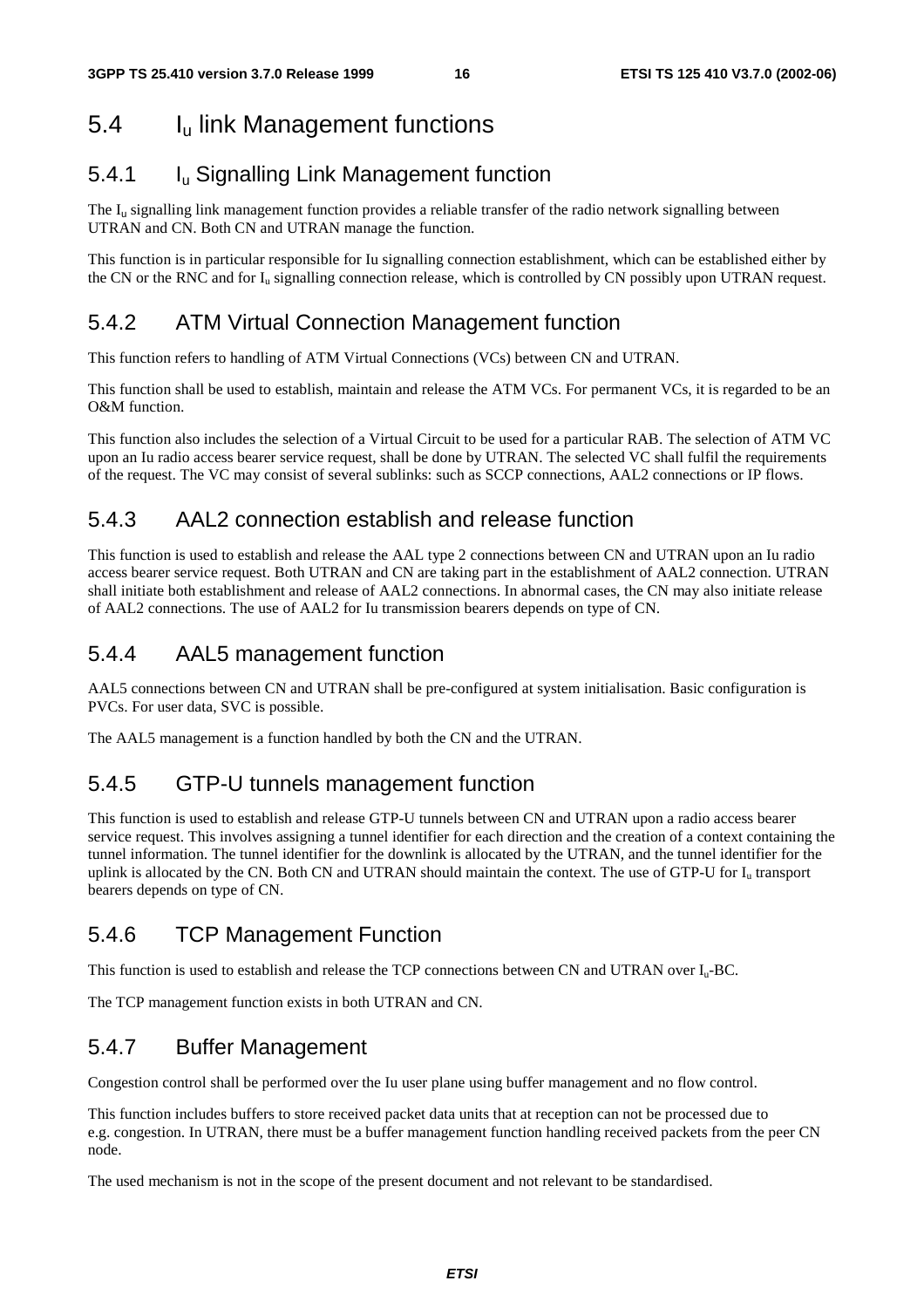Buffer management is a UTRAN function.

# 5.5 Iu U-plane (RNL) Management Functions

### 5.5.1 Iu U-plane frame protocol mode selection function

The  $I_{\rm u}$  UP in the Radio Network Layer provides modes of operation that can be activated on RAB basis. For a given RAB, the  $I_{\text{u}}$  UP operates either in a Transparent or in Support mode.  $I_{\text{u}}$  U-plane frame protocol mode is selected by the CN.

This function is a CN function.

### 5.5.2 Iu U-plane frame protocol initialisation

 $I<sub>u</sub>$  U-plane frame protocol is initialised by the UTRAN.

# 5.6 Mobility Management Functions

### 5.6.1 Location information update function

Some functionality within the CN, needs information about the present location of an active UE, i.e. a UE with established signalling connection. The Location information update function is used to transfer this information from the UTRAN to the CN. It is the UTRAN responsibility to send this information initially at the signalling connection establishment for a UE and at any change of the UE location as long as the signalling connection exists. For this function, the location information shall be at Location and Routing Area level.

### 5.6.2 Handover and Relocation functions

#### 5.6.2.1 Inter RNC hard HO function, Iur not used or not available

This functionality includes procedures for handover from one RNC to another RNC when Iur interface is not used or is not available, i.e. soft handover is not possible. The connection is switched in the CN, so both UTRAN and CN are involved. Both intra and inter CN entity cases are applicable. This functionality includes also the moving of the Serving RNS functionality from one RNC to another RNC.

#### 5.6.2.2 Serving RNS Relocation function

This functionality allows moving the Serving RNS functionality from one RNC to another RNC, e.g. closer to where the UE has moved during the communication. The Serving RNS Relocation procedure may be applied when active cell management functionality has created a suitable situation for it. Both UTRAN and CN are involved.

#### 5.6.2.3 Inter system Handover (e.g. UMTS-GSM) function

Inter system handover is performed when a mobile hands over between cells belonging to different systems such as GSM and UMTS. For intersystem handover between UMTS and GSM, the GSM procedures are used within the GSM network. Both UTRAN and CN are involved.

NOTE: The GSM BSSMAP procedures are outside the scope of the present document.

# 5.6.2A Inter System Change (e.g. UMTS-GSM) function

Inter system change is performed when a GPRS attached mobile moves from cells belonging to different systems such as GSM and UMTS. For intersystem change between UMTS and GSM, the GPRS procedures are used within the GPRS network. Both UTRAN and CN are involved.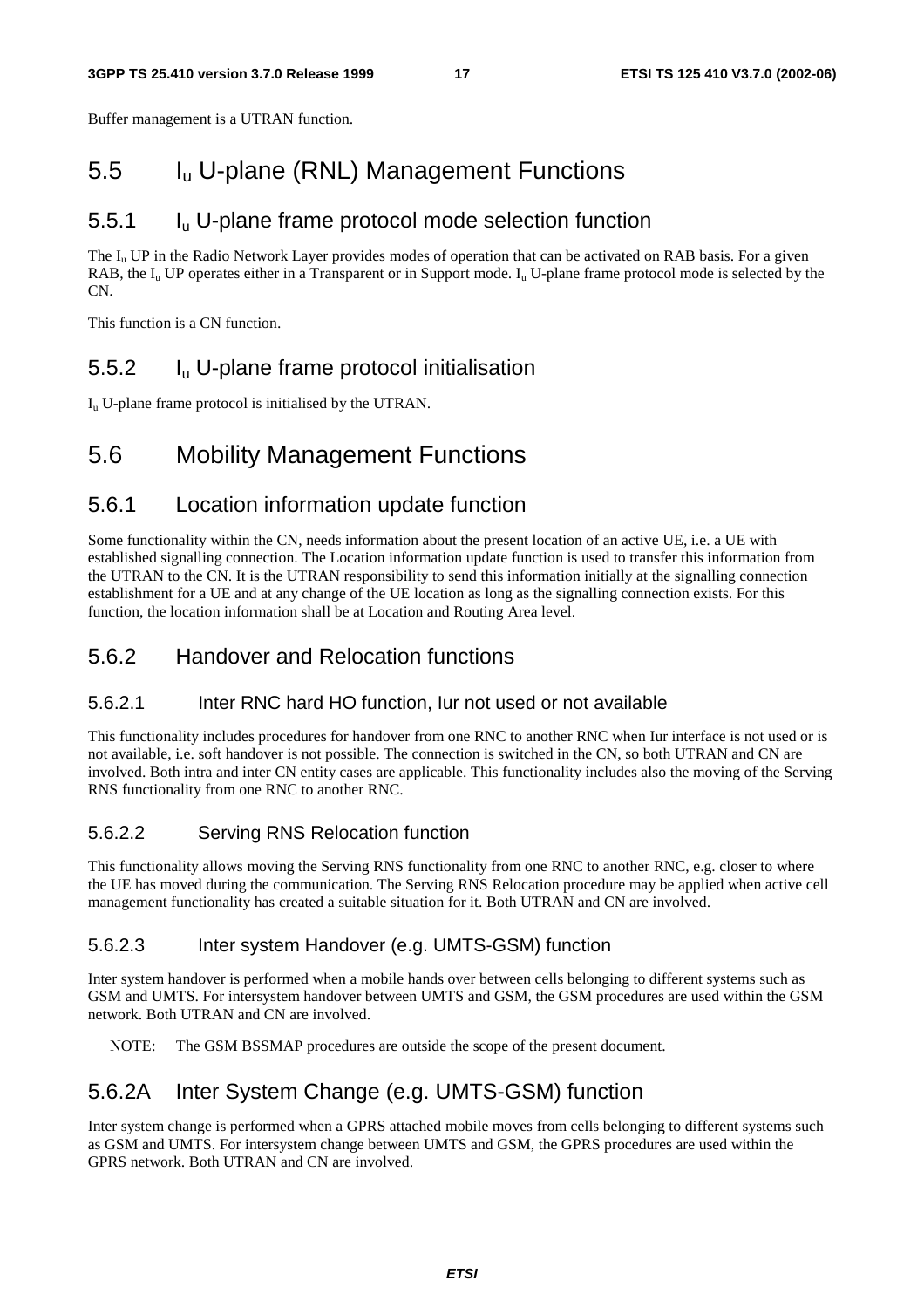# 5.6.3 Paging Triggering

The Core Network shall, when considered necessary, trigger the Location/Routing/RNC Area paging in the UTRAN system.

# 5.7 Security Functions

### 5.7.1 Data Confidentiality

#### 5.7.1.1 Radio interface ciphering function

The radio interface shall be ciphered upon request of the Core Network. Both Signalling and user data may be subject to ciphering. The ciphering shall be done within UTRAN.

#### 5.7.1.2 Ciphering key management function

The ciphering key and the permitted algorithm shall be supplied by the CN. UTRAN selects the used algorithm.

### 5.7.2 Data integrity

#### 5.7.2.1 Integrity checking

The purpose of the integrity check is to make sure that the signalling continues between the same elements as by authentication. The integrity check shall be done within the UTRAN.

#### 5.7.2.2 Integrity key management

The integrity key and the permitted algorithm shall be supplied by the CN. UTRAN selects the used algorithm.

# 5.8 Service and Network Access Functions

### 5.8.1 Core Network signalling data transfer function

The NAS CN signalling data such as Call Control (CC), Session Management (SM), Mobility Management (MM), Short Message Services Point to Point and Supplementary Services (SS) shall be transparently conveyed between the CN and the UE. Over the Iu interface, the same Iu interface channel that is used for the UTRAN-CN signalling shall be used.

### 5.8.2 Data Volume Reporting

The data volume reporting function is used to report the volume of unacknowledged data to the CN. The function shall be in the UTRAN and is triggered from the CN.

### 5.8.3 UE Tracing

This feature allows tracing of various events related to the UE and its activities. This is an O&M functionality.

### 5.8.4 Location reporting function

The positioning function performs the determination of the geographical position for an UE. The location reporting function transfers the positioning information between the UTRAN and the CN according to CN commands. This function involves UTRAN and CN.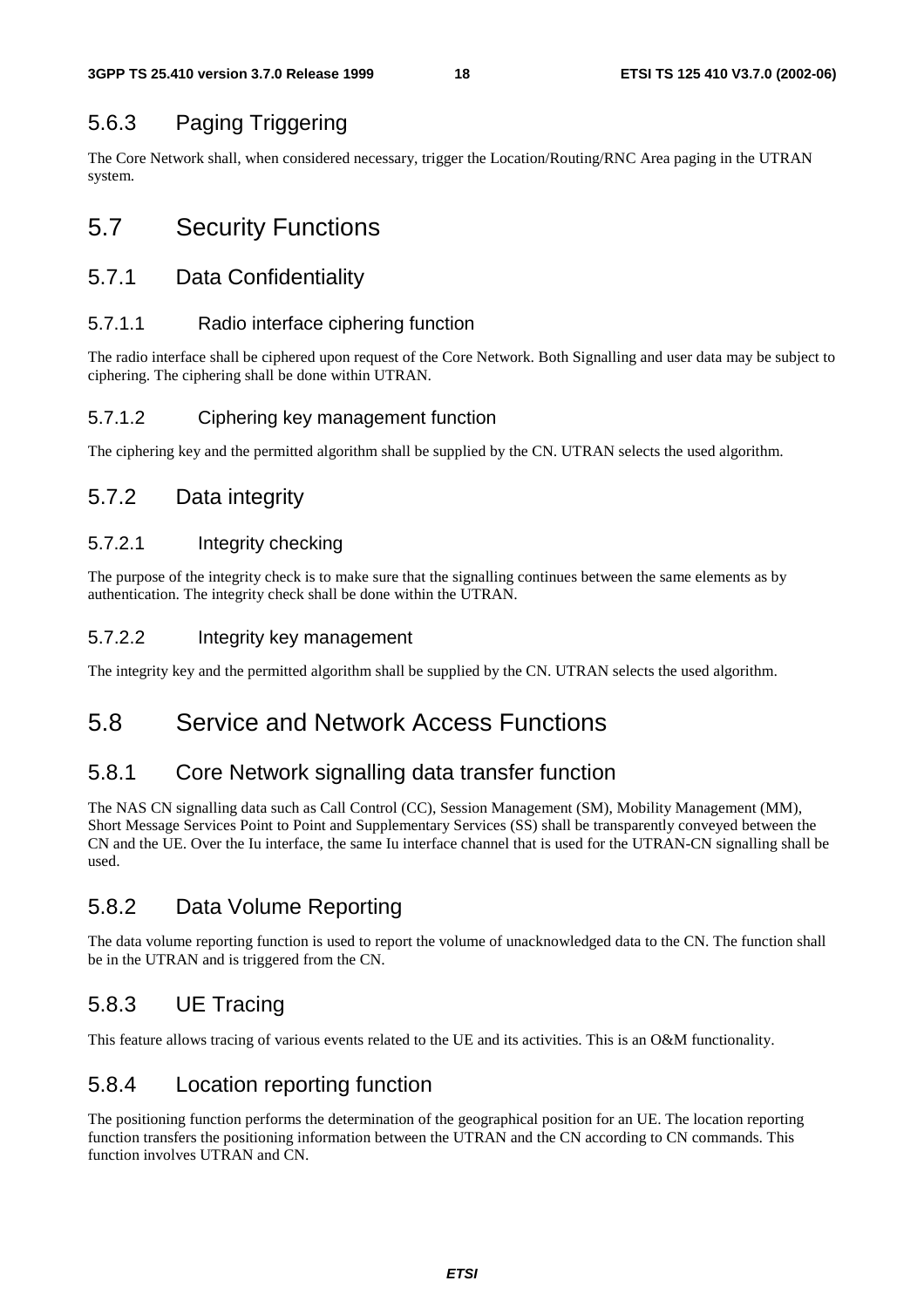# 5.9 Co-ordination Functions

# 5.9.1 Paging Co-ordination function

The two CN domain architecture implies need for a page co-ordination, i.e. handling of page triggered by one CN node when UE has a signalling connection to the other CN node. The paging co-ordination is performed by UTRAN and/or optionally by CN. The Common ID is used for UTRAN paging co-ordination. The CN provides the UTRAN with the Common ID.

The paging co-ordination is a UTRAN function. Optionally the paging co-ordination may be performed in the CN.

# 6 I<sub>u</sub> Interface Protocol Structure

# 6.1 General

The Radio Network signalling over Iu consists of the Radio Access Network Application Part (RANAP). The RANAP protocol consists of mechanisms to handle all procedures between the CN and UTRAN. It is also capable of conveying messages transparently between the CN and the UE without interpretation or processing by the UTRAN.

Over the  $I_u$  interface the RANAP protocol is, e.g. used for:

- Facilitate a set of general UTRAN procedures from the Core Network such as paging -notification as defined by the notification SAP in [3].
- Separate each User Equipment (UE) on the protocol level for mobile specific signalling management as defined by the dedicated SAP in [3].
- Transfer of transparent non-access signalling as defined in the dedicated SAP in [3].
- Request of various types of UTRAN Radio Access Bearers through the dedicated SAP in [3].
- Perform the SRNS Relocation function.

The Radio Access Bearers are provided by the Access Stratum.

Over Iu-BC, a datagram mechanism is used, so there is no clear separation of control and user planes, and the SABP protocol is used for data transfer and signalling.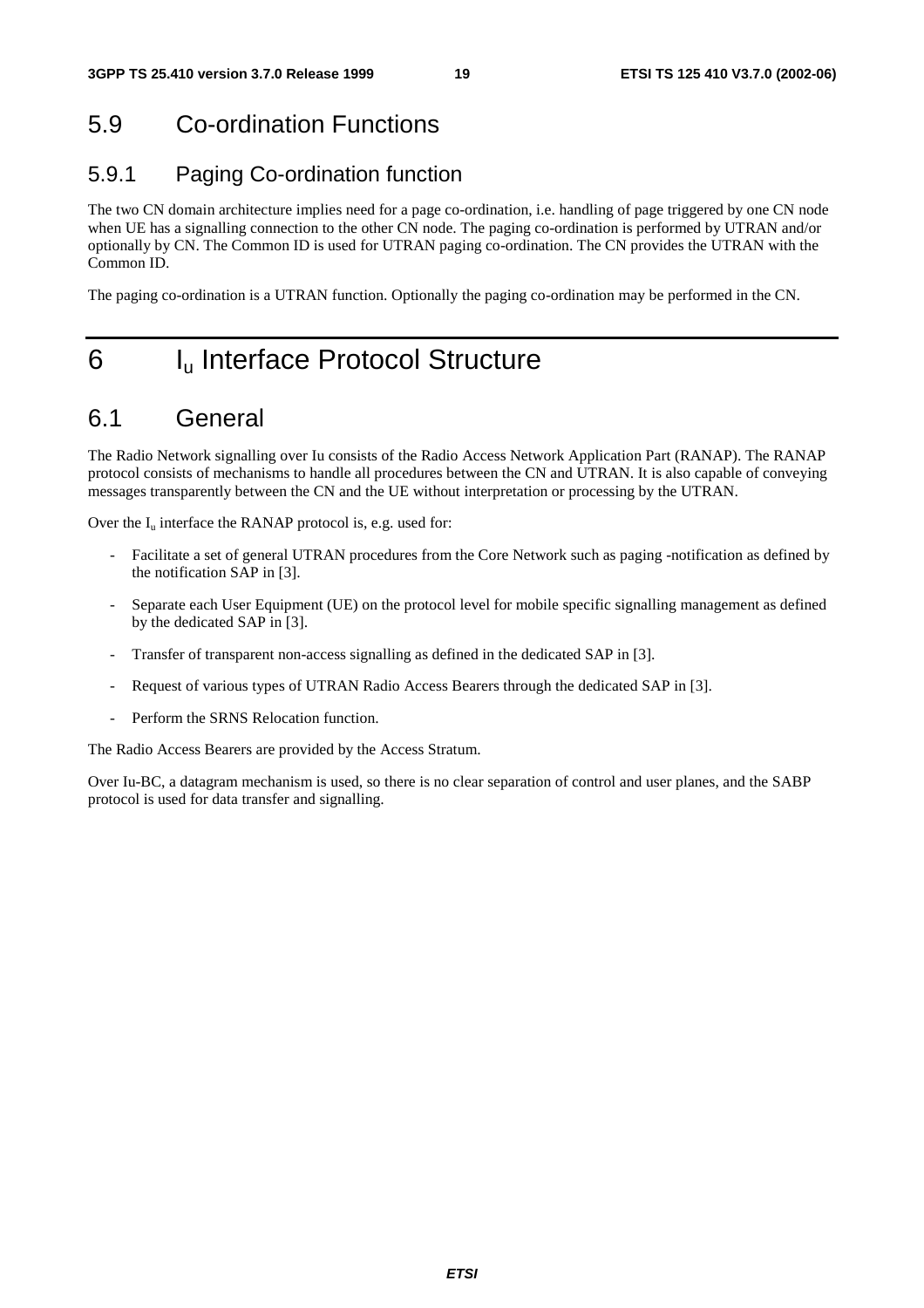# 6.2 Iu-CS

Figure 6.1 shows the protocol structure for  $I_u$ -CS, following the structure described in [1].

| Radio<br>Network<br>Layer     |                                                         | Control Plane |                                                              | <b>User Plane</b>                 |
|-------------------------------|---------------------------------------------------------|---------------|--------------------------------------------------------------|-----------------------------------|
|                               | <b>RANAP</b>                                            |               |                                                              | <b>Iu UP Protocol</b><br>Layer    |
| Transport<br>Network<br>Layer | Transport   Network                                     | User   Plane  | <b>Transport Network</b><br><b>Control Plane</b><br>Q.2630.1 | Transport Network<br>User   Plane |
|                               | <b>SCCP</b><br>MTP3b<br><b>SSCF-NNI</b><br><b>SSCOP</b> |               | Q.2150.1<br>MTP3b<br><b>SSCF-NNI</b><br><b>SSCOP</b>         |                                   |
|                               | AAL5                                                    |               | AAL5<br>$\bold{ATM}$                                         | AAL <sub>2</sub>                  |
| п                             |                                                         | ı.            | $\mathbf{I}$<br>$\blacksquare$<br>Physical Layer             |                                   |

**Figure 6.1: Iu –Interface Protocol Structure towards CS Domain**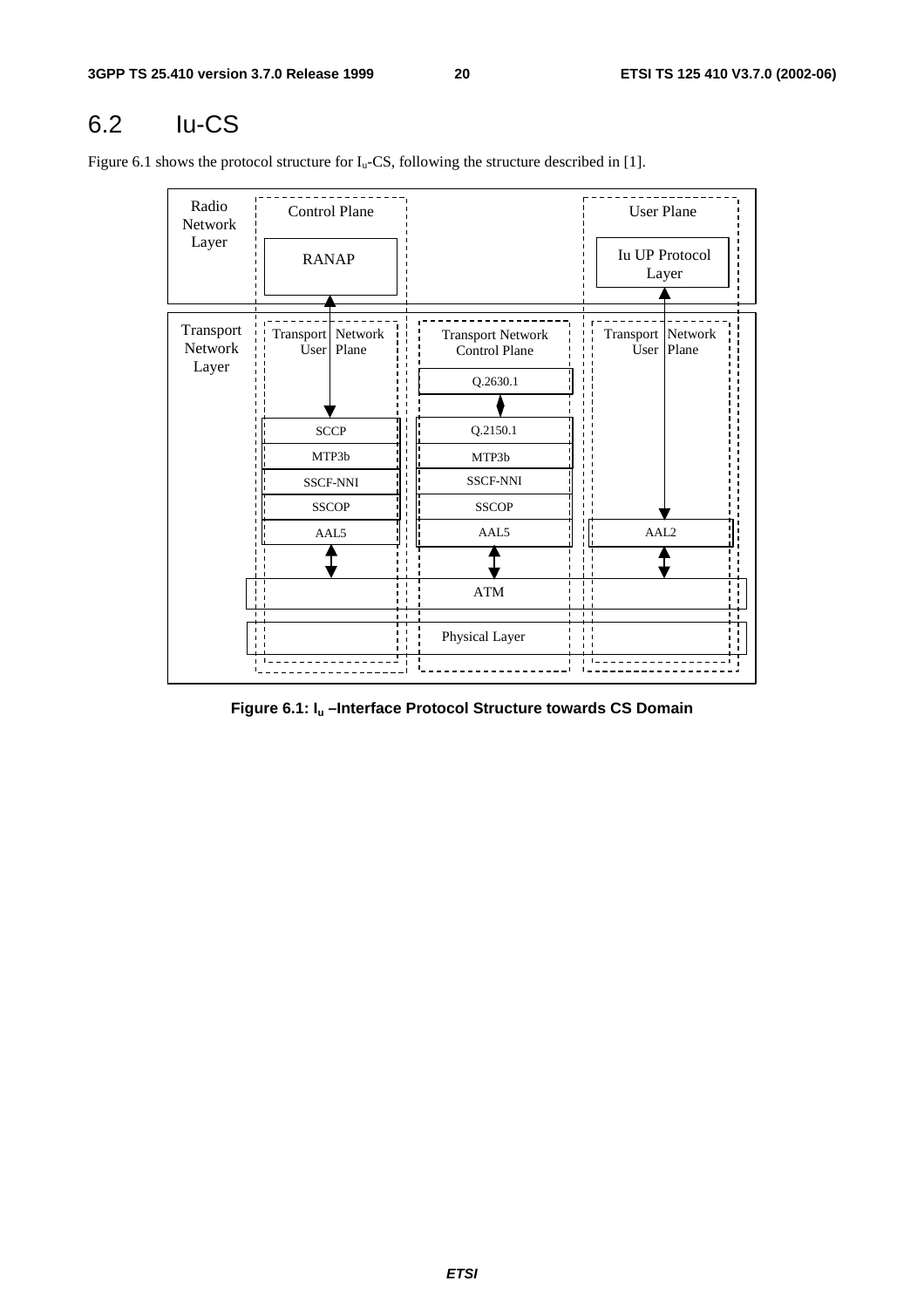# 6.3 Iu-BC

Figure 6.2 shows the protocol structure for the  $I_u$ -BC.



**Figure 6.2: Iu Interface Protocol Structure towards Broadcast Domain**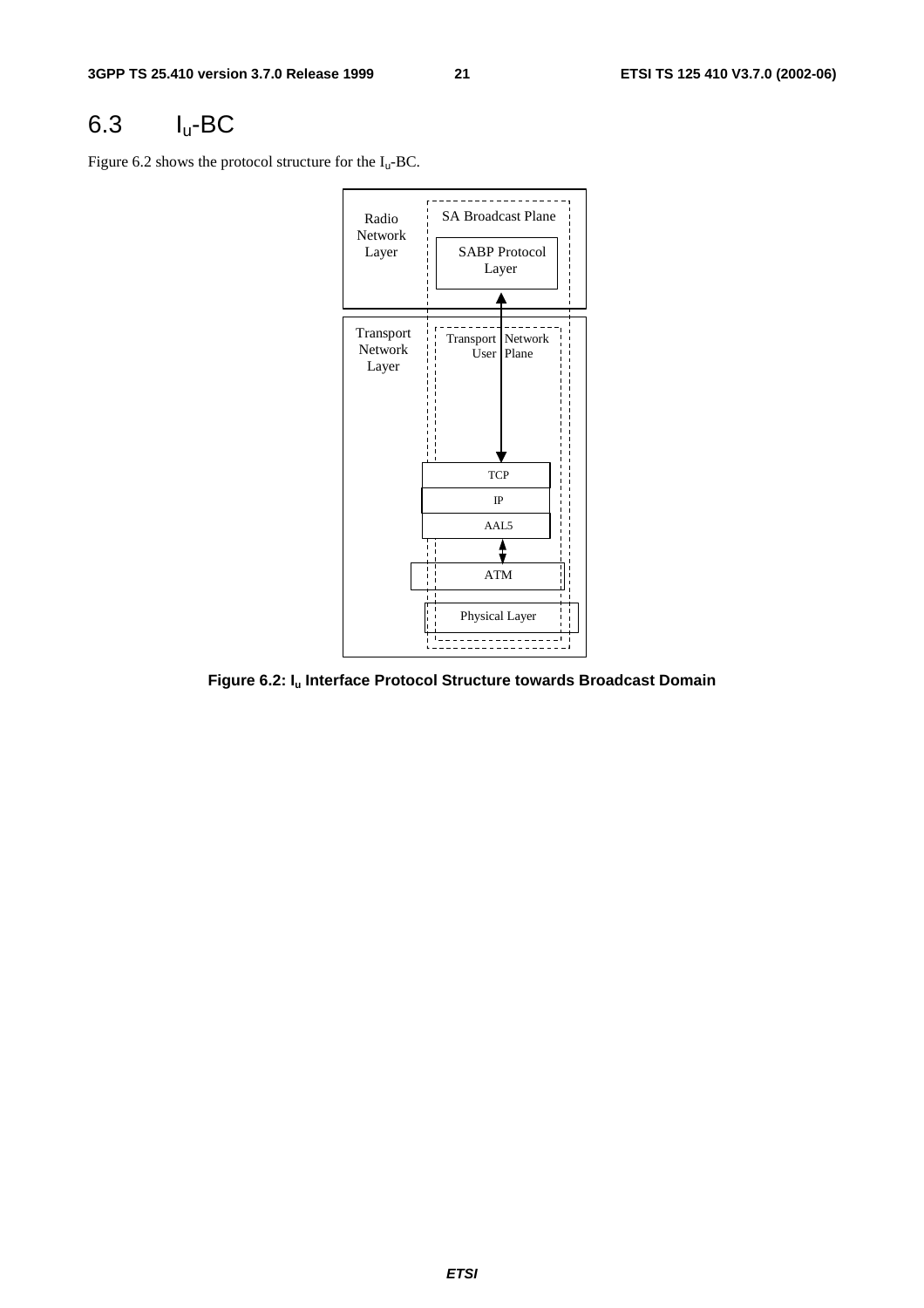# $6.4$  I<sub>u</sub>-PS

<u> - - - - - - - - - - -</u> Control Plane (User Plane Radio Network Iu UP Protocol Layer RANAP Layer Transport Transport Network Transport Network Transport Network Network User Plane Control Plane User Plane Layer **SCCP** M3UA MTP3-B GTP-U **SCTP** SSCF-NNI SSCF-NNI UDP IP **SSCOP** IP AAL5 AAL5 ATM ATM Physical Layer Physical Layer

Figure 6.3 shows the protocol structure for Iu-PS, following the structure described in [1].

Figure 6.3: I<sub>u</sub> Interface Protocol Structure towards PS Domain

# 7 Other I<sub>u</sub> Interface Specifications

# 7.1 UTRAN I<sub>u</sub> Interface: Layer 1 (3GPP TS 25.411)

3GPP TS 25.411 [4] specifies the range of physical layer technologies that may be used to support the Iu interface.

# 7.2 UTRAN Iu Interface: Signalling Transport (3GPP TS 25.412)

3GPP TS 25.412 [5] specifies the signalling bearers for the RANAP and transport network control plane protocols for both Iu-PS and Iu-CS.

# 7.3 UTRAN Iu Interface: RANAP Specification (3GPP TS 25.413)

3GPP TS 25.413 [6] specifies the RANAP protocol for radio network control plane signalling over the Iu interface.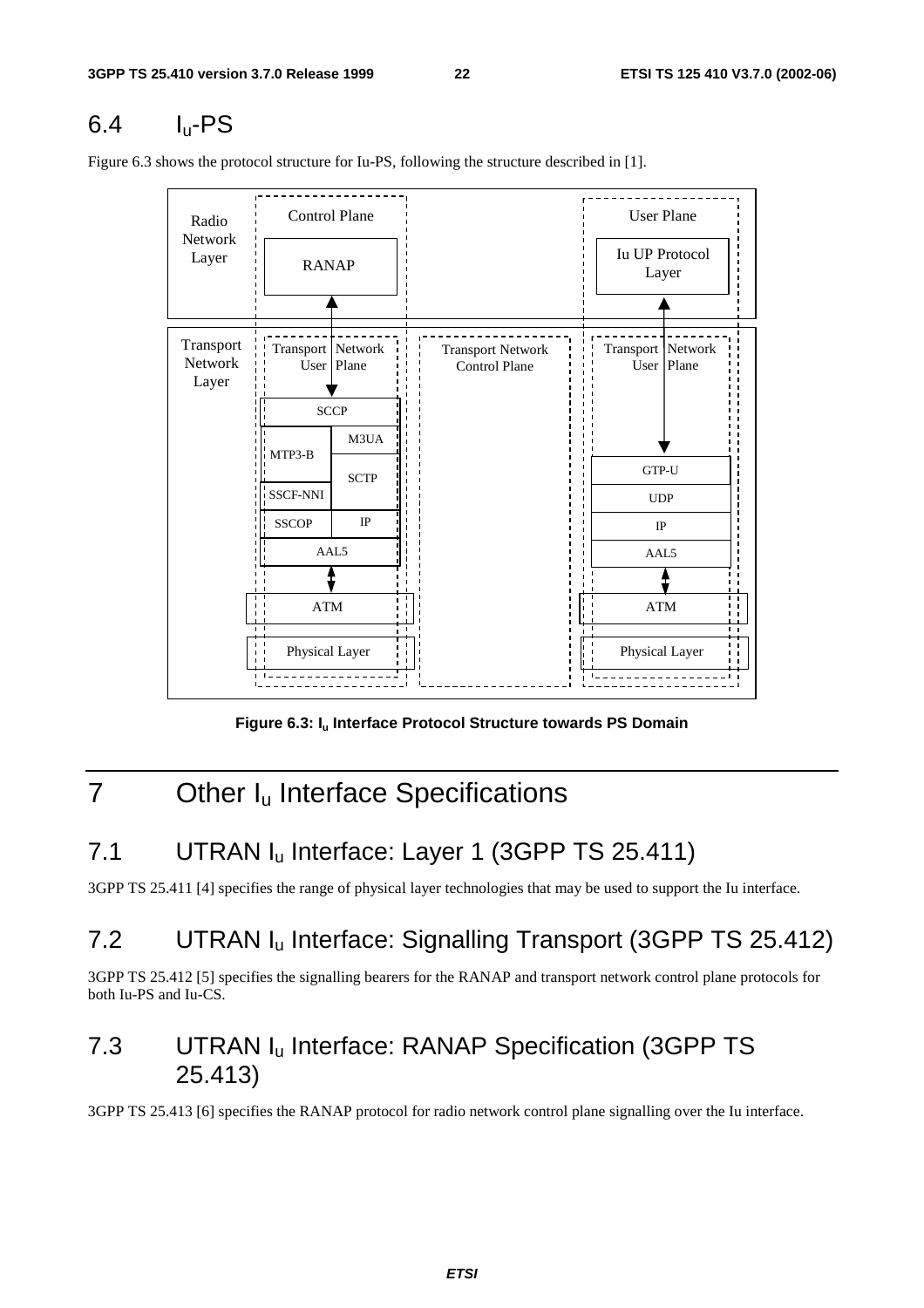# 7.4 UTRAN I<sub>u</sub> Interface: Data Transport and Transport Signalling (3GPP TS 25.414)

3GPP TS 25.414 [7] specifies the transport bearers for the user plane of the Iu interface. It also specifies the protocol used to control these transport bearers.

# 7.5 UTRAN I<sub>u</sub> Interface: CN-UTRAN User Plane Protocol (3GPP TS 25.415)

3GPP TS 25.415 [8] specifies the user plane frame handling protocol for the Iu interface.

# 7.6 UTRAN Iu Interface: Service Area Broadcast Protocol SABP (3GPP TS 25.419)

3GPP TS 25.419 [14] specifies the communication requirements over the Iu interface towards the BC domain.

# 7.7 Summary

The present document, 3GPP TS 25.410, specifies the general aspects and principles of the  $I_u$  interface as a whole.

The relationship between the other technical specifications that define the UTRAN Iu interface is shown in figure 7.1.



**Figure 7.1: Summary of Iu Interface Specification Structure**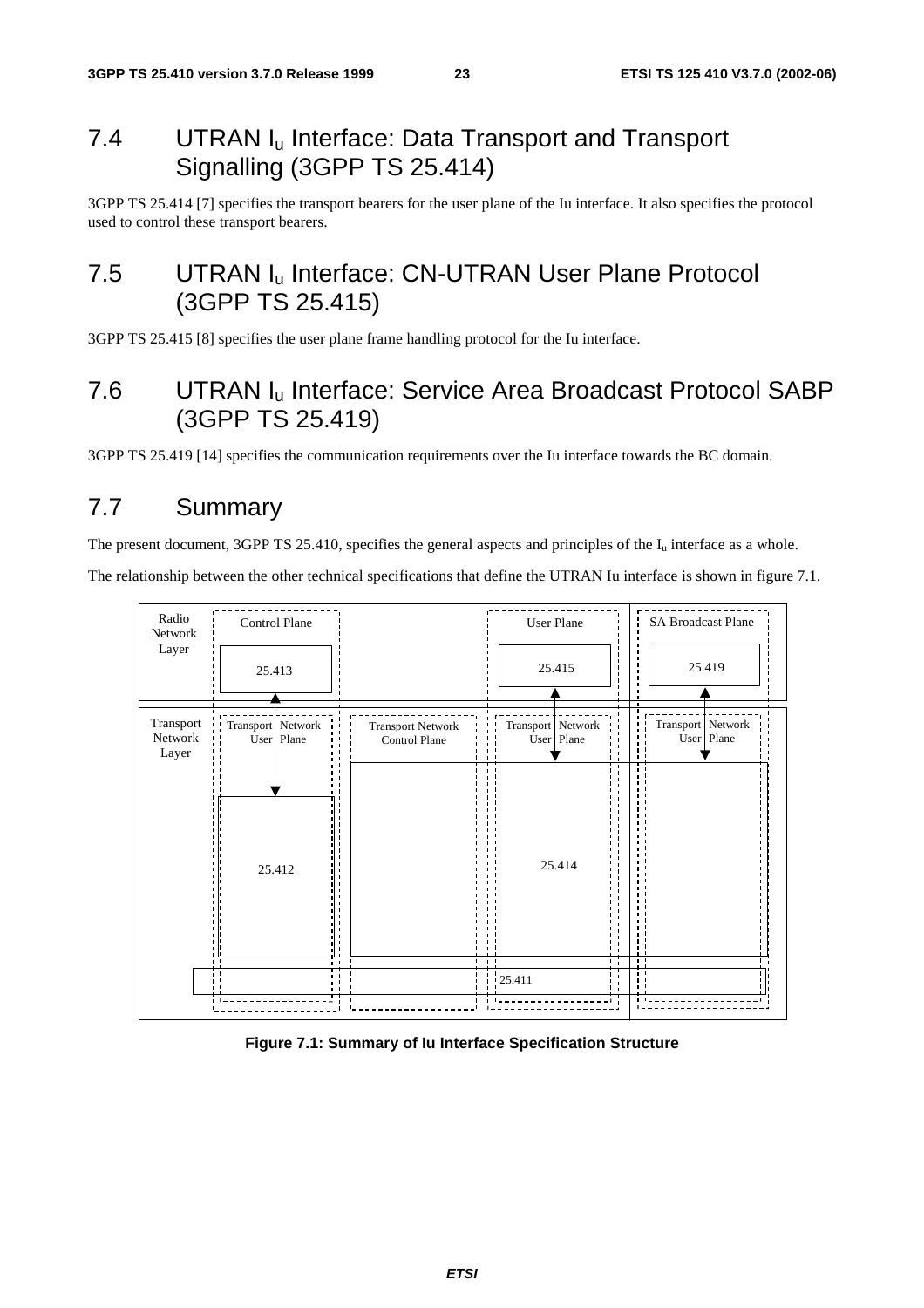# Annex A (informative): Change history

| <b>Change history</b> |         |                          |           |                |                                                           |
|-----------------------|---------|--------------------------|-----------|----------------|-----------------------------------------------------------|
| <b>TSG RAN#</b>       | Version | CR.                      | Tdoc RAN  | New<br>Version | Subject/Comment                                           |
| <b>RAN 05</b>         |         |                          |           | 3.0.0          | Approved at TSG RAN #5 and placed under Change Control    |
| <b>RAN 06</b>         | 3.0.0   | $\overline{\phantom{a}}$ |           | 3.1.0          | Approved at TSG RAN #6 and placed under Change Control    |
| <b>RAN 07</b>         | 3.1.0   | $\blacksquare$           |           | 3.2.0          | Approved at TSG RAN #7                                    |
| <b>RAN 10</b>         | 3.2.0   | 005                      | RP-000609 | 3.3.0          | Approved at TSG RAN #10                                   |
|                       |         | 007<br>008               |           |                |                                                           |
| <b>RAN_12</b>         | 3.3.0   | 017                      | RP-010372 | 3.4.0          | Approved at TSG RAN #12                                   |
| <b>RAN 13</b>         | 3.4.0   | 019                      | RP-010577 | 3.5.0          | Intersystem Change clarifications                         |
| <b>RAN 14</b>         | 3.5.0   | 023                      | RP-010847 | 3.6.0          | SS7 point codes over lu-cs                                |
| <b>RAN 14</b>         | 3.5.0   | 025                      | RP-010847 | 3.6.0          | Iu-BC Connectivity CRx on TS 25.410 v3.5.0                |
| <b>RAN 14</b>         | 3.5.0   | 027                      | RP-010847 | 3.6.0          | SCCP Connection Release Initiated by RNC in Abnormal case |
| <b>RAN 14</b>         | 3.5.0   | 030                      | RP-010847 | 3.6.0          | Addition of "Specification Notations" Section             |
| <b>RAN 16</b>         | 3.6.0   | 037                      | RP-020405 | 3.7.0          | Correction to TNL release                                 |